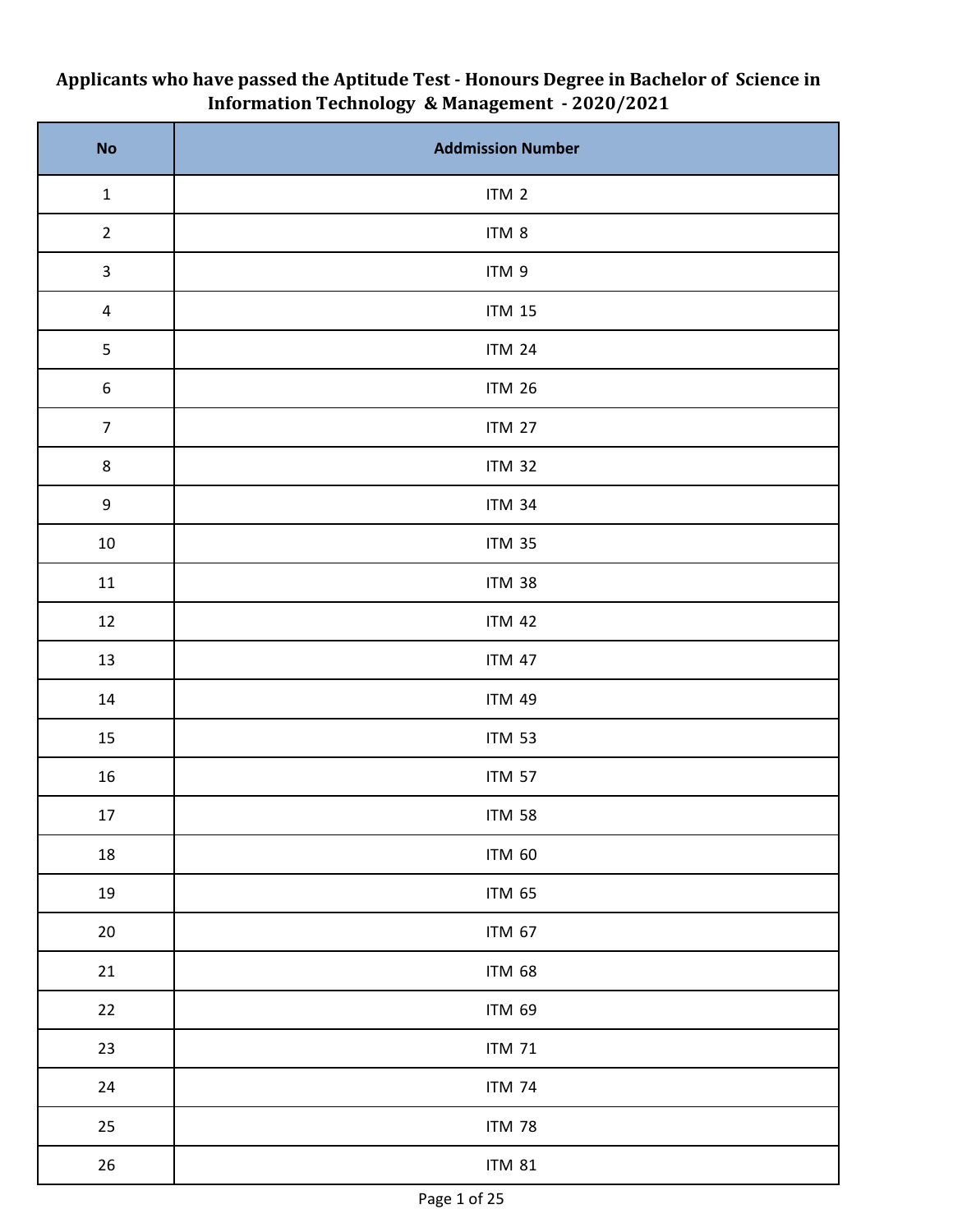| 27     | <b>ITM 84</b>  |
|--------|----------------|
| 28     | <b>ITM 86</b>  |
| 29     | <b>ITM 87</b>  |
| $30\,$ | <b>ITM 90</b>  |
| 31     | <b>ITM 91</b>  |
| 32     | <b>ITM 94</b>  |
| 33     | <b>ITM 95</b>  |
| 34     | <b>ITM 103</b> |
| 35     | <b>ITM 109</b> |
| 36     | <b>ITM 110</b> |
| 37     | <b>ITM 114</b> |
| 38     | <b>ITM 115</b> |
| 39     | <b>ITM 117</b> |
| 40     | <b>ITM 123</b> |
| 41     | <b>ITM 130</b> |
| 42     | <b>ITM 134</b> |
| 43     | <b>ITM 135</b> |
| 44     | <b>ITM 139</b> |
| 45     | <b>ITM 141</b> |
| 46     | <b>ITM 142</b> |
| 47     | <b>ITM 146</b> |
| 48     | <b>ITM 147</b> |
| 49     | <b>ITM 148</b> |
| 50     | <b>ITM 149</b> |
| 51     | <b>ITM 150</b> |
| 52     | <b>ITM 155</b> |
| 53     | <b>ITM 159</b> |
| 54     | <b>ITM 165</b> |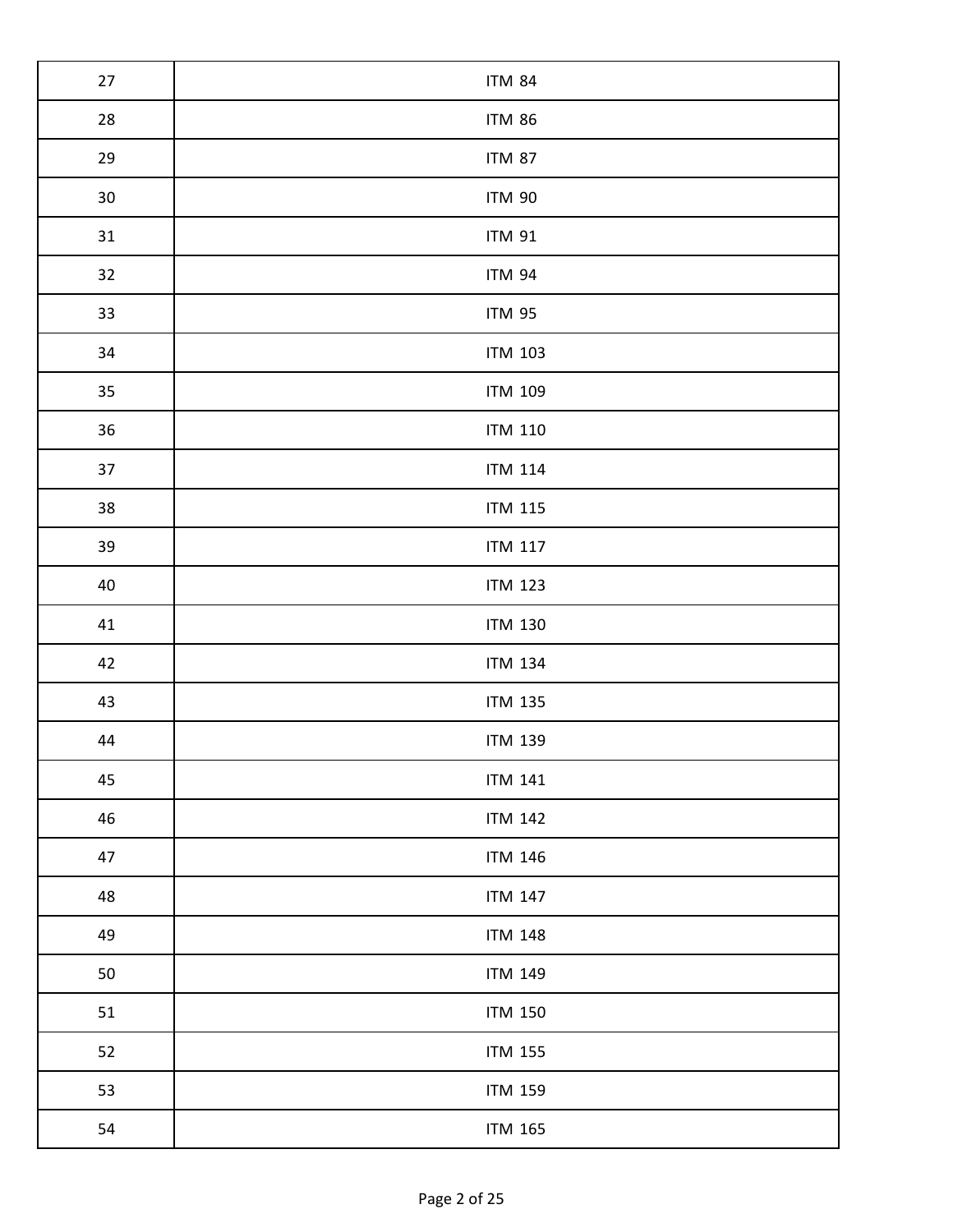| 55     | <b>ITM 167</b> |
|--------|----------------|
| 56     | <b>ITM 169</b> |
| 57     | <b>ITM 170</b> |
| 58     | <b>ITM 171</b> |
| 59     | <b>ITM 177</b> |
| 60     | <b>ITM 180</b> |
| 61     | <b>ITM 182</b> |
| 62     | <b>ITM 183</b> |
| 63     | <b>ITM 185</b> |
| 64     | <b>ITM 189</b> |
| 65     | <b>ITM 190</b> |
| 66     | <b>ITM 194</b> |
| 67     | <b>ITM 195</b> |
| 68     | <b>ITM 196</b> |
| 69     | <b>ITM 197</b> |
| $70\,$ | <b>ITM 205</b> |
| $71\,$ | <b>ITM 206</b> |
| 72     | <b>ITM 207</b> |
| 73     | <b>ITM 210</b> |
| 74     | <b>ITM 217</b> |
| 75     | <b>ITM 220</b> |
| 76     | <b>ITM 223</b> |
| 77     | <b>ITM 227</b> |
| 78     | <b>ITM 228</b> |
| 79     | <b>ITM 235</b> |
| 80     | <b>ITM 237</b> |
| 81     | <b>ITM 239</b> |
| 82     | <b>ITM 241</b> |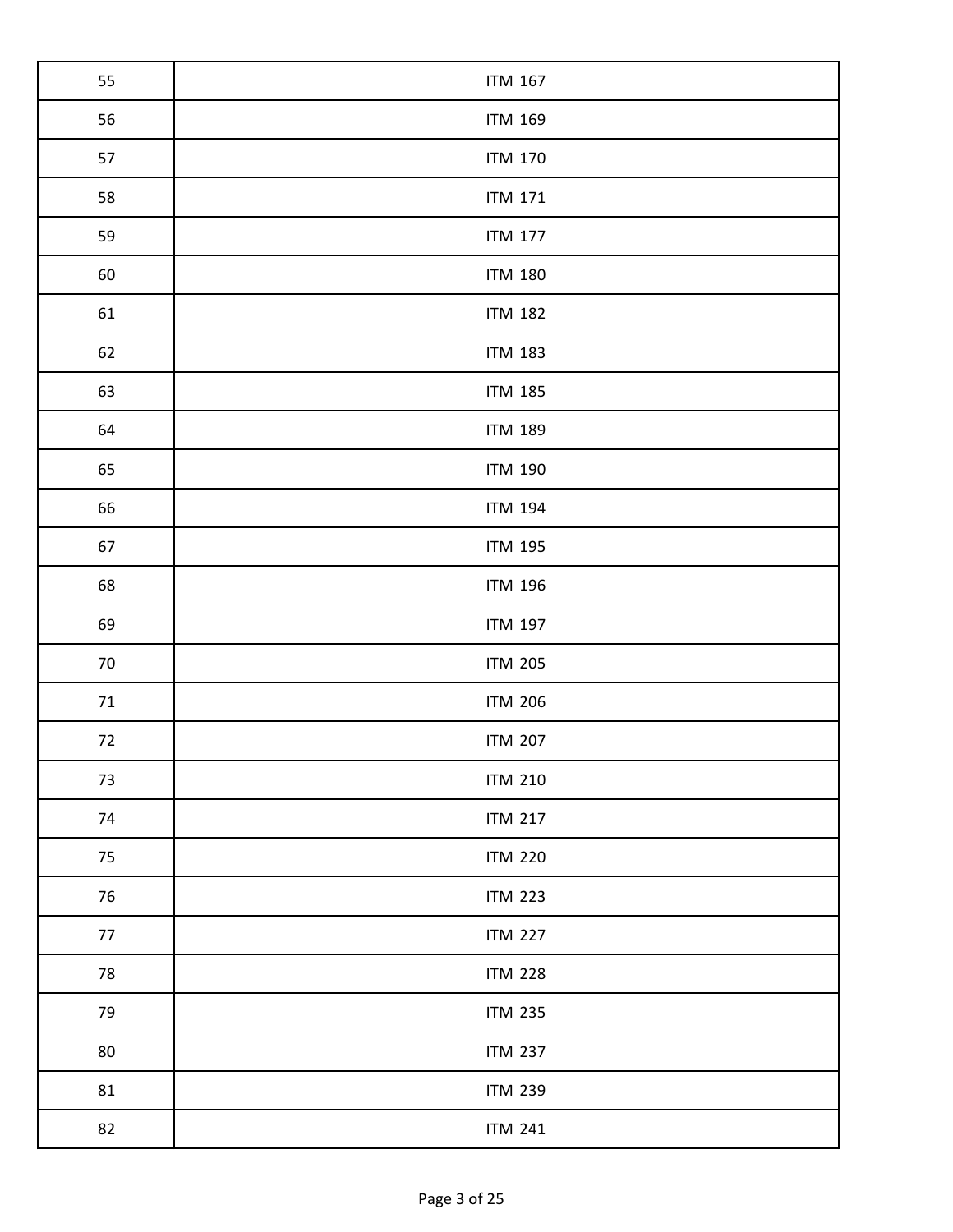| 83  | <b>ITM 246</b> |
|-----|----------------|
| 84  | <b>ITM 247</b> |
| 85  | <b>ITM 248</b> |
| 86  | <b>ITM 252</b> |
| 87  | <b>ITM 255</b> |
| 88  | <b>ITM 258</b> |
| 89  | <b>ITM 263</b> |
| 90  | <b>ITM 269</b> |
| 91  | <b>ITM 270</b> |
| 92  | <b>ITM 272</b> |
| 93  | <b>ITM 278</b> |
| 94  | <b>ITM 280</b> |
| 95  | <b>ITM 283</b> |
| 96  | <b>ITM 285</b> |
| 97  | <b>ITM 287</b> |
| 98  | <b>ITM 289</b> |
| 99  | <b>ITM 293</b> |
| 100 | <b>ITM 300</b> |
| 101 | <b>ITM 301</b> |
| 102 | <b>ITM 302</b> |
| 103 | <b>ITM 305</b> |
| 104 | <b>ITM 306</b> |
| 105 | <b>ITM 309</b> |
| 106 | <b>ITM 311</b> |
| 107 | <b>ITM 313</b> |
| 108 | <b>ITM 316</b> |
| 109 | <b>ITM 321</b> |
| 110 | <b>ITM 322</b> |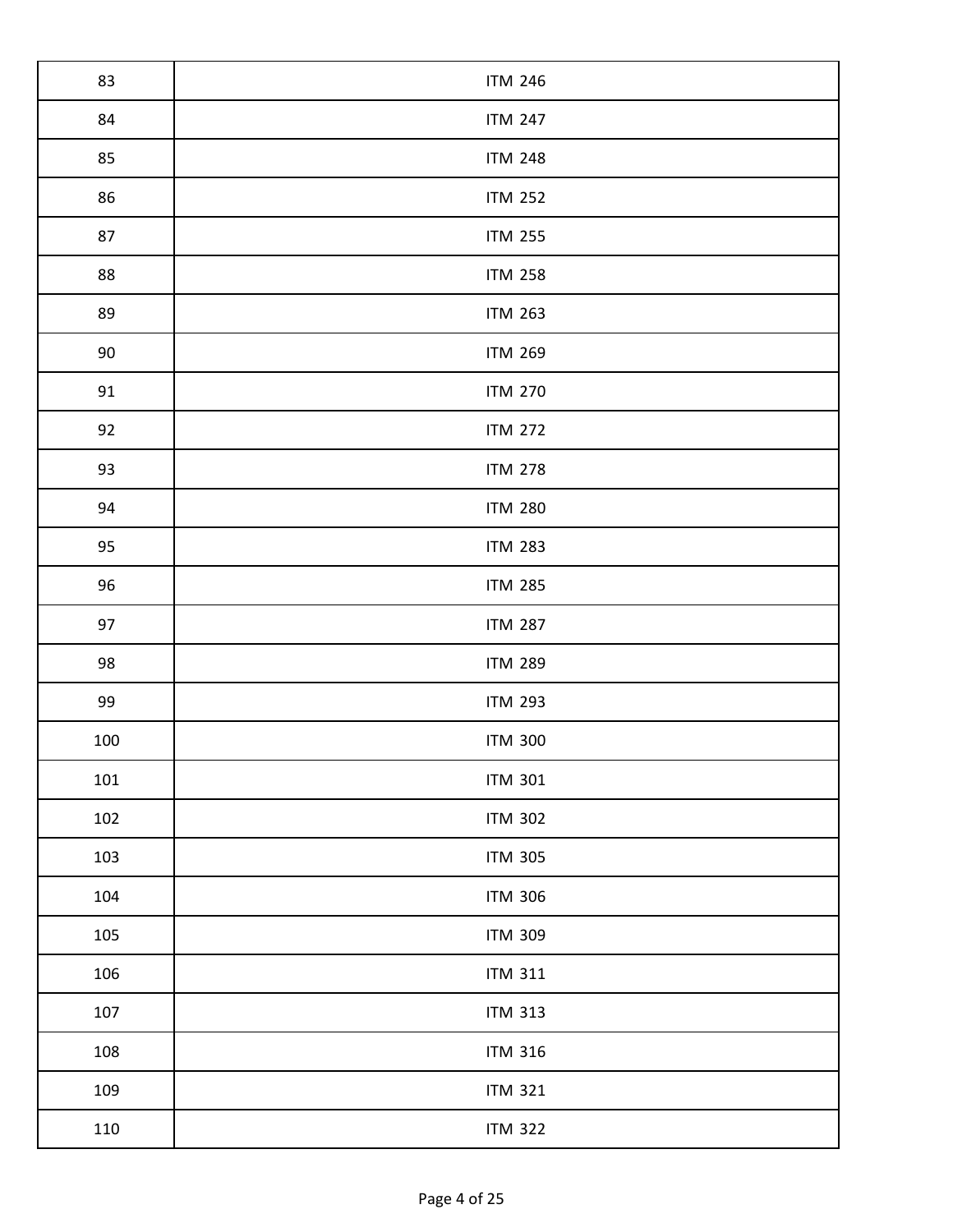| 111 | <b>ITM 323</b> |
|-----|----------------|
| 112 | <b>ITM 324</b> |
| 113 | <b>ITM 325</b> |
| 114 | <b>ITM 326</b> |
| 115 | <b>ITM 330</b> |
| 116 | <b>ITM 334</b> |
| 117 | <b>ITM 335</b> |
| 118 | <b>ITM 336</b> |
| 119 | <b>ITM 338</b> |
| 120 | <b>ITM 340</b> |
| 121 | <b>ITM 342</b> |
| 122 | <b>ITM 345</b> |
| 123 | <b>ITM 349</b> |
| 124 | <b>ITM 350</b> |
| 125 | <b>ITM 368</b> |
| 126 | <b>ITM 369</b> |
| 127 | <b>ITM 370</b> |
| 128 | <b>ITM 377</b> |
| 129 | <b>ITM 379</b> |
| 130 | <b>ITM 381</b> |
| 131 | <b>ITM 383</b> |
| 132 | <b>ITM 387</b> |
| 133 | <b>ITM 388</b> |
| 134 | <b>ITM 389</b> |
| 135 | <b>ITM 390</b> |
| 136 | <b>ITM 392</b> |
| 137 | <b>ITM 394</b> |
| 138 | <b>ITM 396</b> |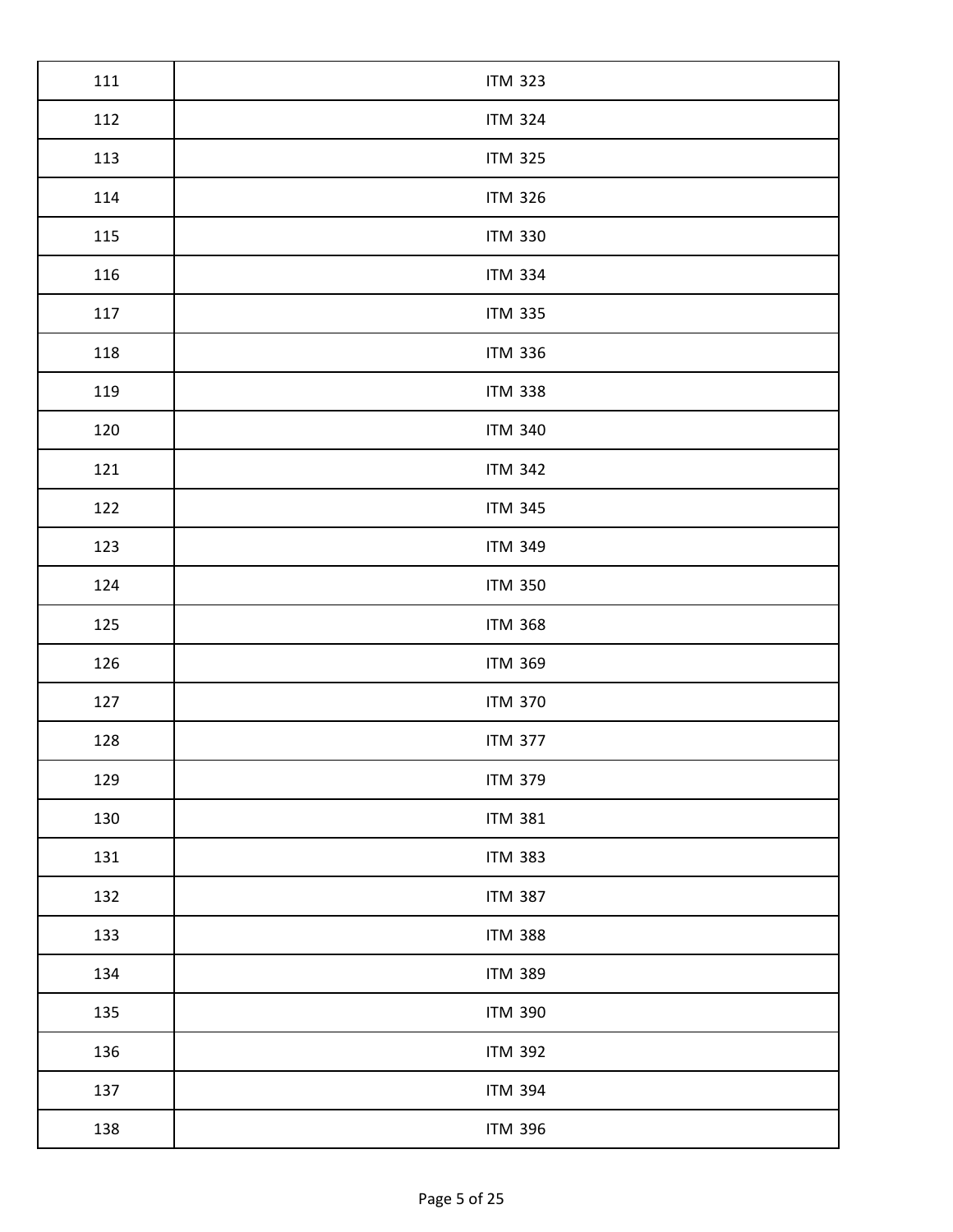| 139 | <b>ITM 400</b> |
|-----|----------------|
| 140 | <b>ITM 401</b> |
| 141 | <b>ITM 405</b> |
| 142 | <b>ITM 406</b> |
| 143 | <b>ITM 408</b> |
| 144 | <b>ITM 417</b> |
| 145 | <b>ITM 419</b> |
| 146 | <b>ITM 424</b> |
| 147 | <b>ITM 428</b> |
| 148 | <b>ITM 429</b> |
| 149 | <b>ITM 431</b> |
| 150 | <b>ITM 434</b> |
| 151 | <b>ITM 443</b> |
| 152 | <b>ITM 447</b> |
| 153 | <b>ITM 448</b> |
| 154 | <b>ITM 451</b> |
| 155 | <b>ITM 453</b> |
| 156 | <b>ITM 455</b> |
| 157 | <b>ITM 461</b> |
| 158 | <b>ITM 470</b> |
| 159 | <b>ITM 473</b> |
| 160 | <b>ITM 475</b> |
| 161 | <b>ITM 479</b> |
| 162 | <b>ITM 485</b> |
| 163 | <b>ITM 486</b> |
| 164 | <b>ITM 492</b> |
| 165 | <b>ITM 494</b> |
| 166 | <b>ITM 496</b> |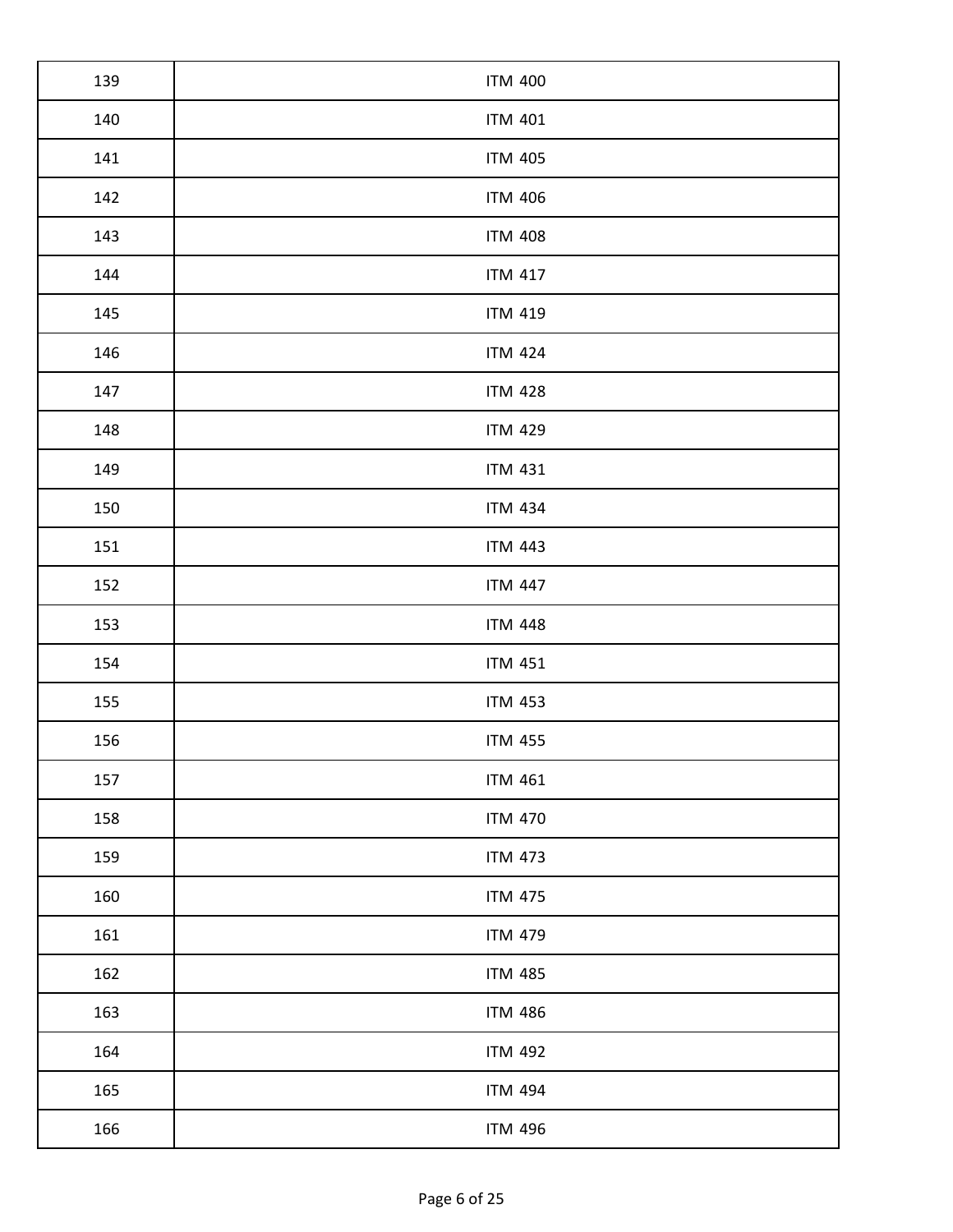| 167 | <b>ITM 497</b> |
|-----|----------------|
| 168 | <b>ITM 498</b> |
| 169 | <b>ITM 501</b> |
| 170 | <b>ITM 502</b> |
| 171 | <b>ITM 503</b> |
| 172 | <b>ITM 505</b> |
| 173 | <b>ITM 507</b> |
| 174 | <b>ITM 508</b> |
| 175 | <b>ITM 509</b> |
| 176 | <b>ITM 510</b> |
| 177 | <b>ITM 512</b> |
| 178 | <b>ITM 522</b> |
| 179 | <b>ITM 523</b> |
| 180 | <b>ITM 527</b> |
| 181 | <b>ITM 531</b> |
| 182 | <b>ITM 533</b> |
| 183 | <b>ITM 534</b> |
| 184 | <b>ITM 535</b> |
| 185 | <b>ITM 538</b> |
| 186 | <b>ITM 539</b> |
| 187 | <b>ITM 542</b> |
| 188 | <b>ITM 544</b> |
| 189 | <b>ITM 546</b> |
| 190 | <b>ITM 548</b> |
| 191 | <b>ITM 550</b> |
| 192 | <b>ITM 554</b> |
| 193 | <b>ITM 560</b> |
| 194 | <b>ITM 561</b> |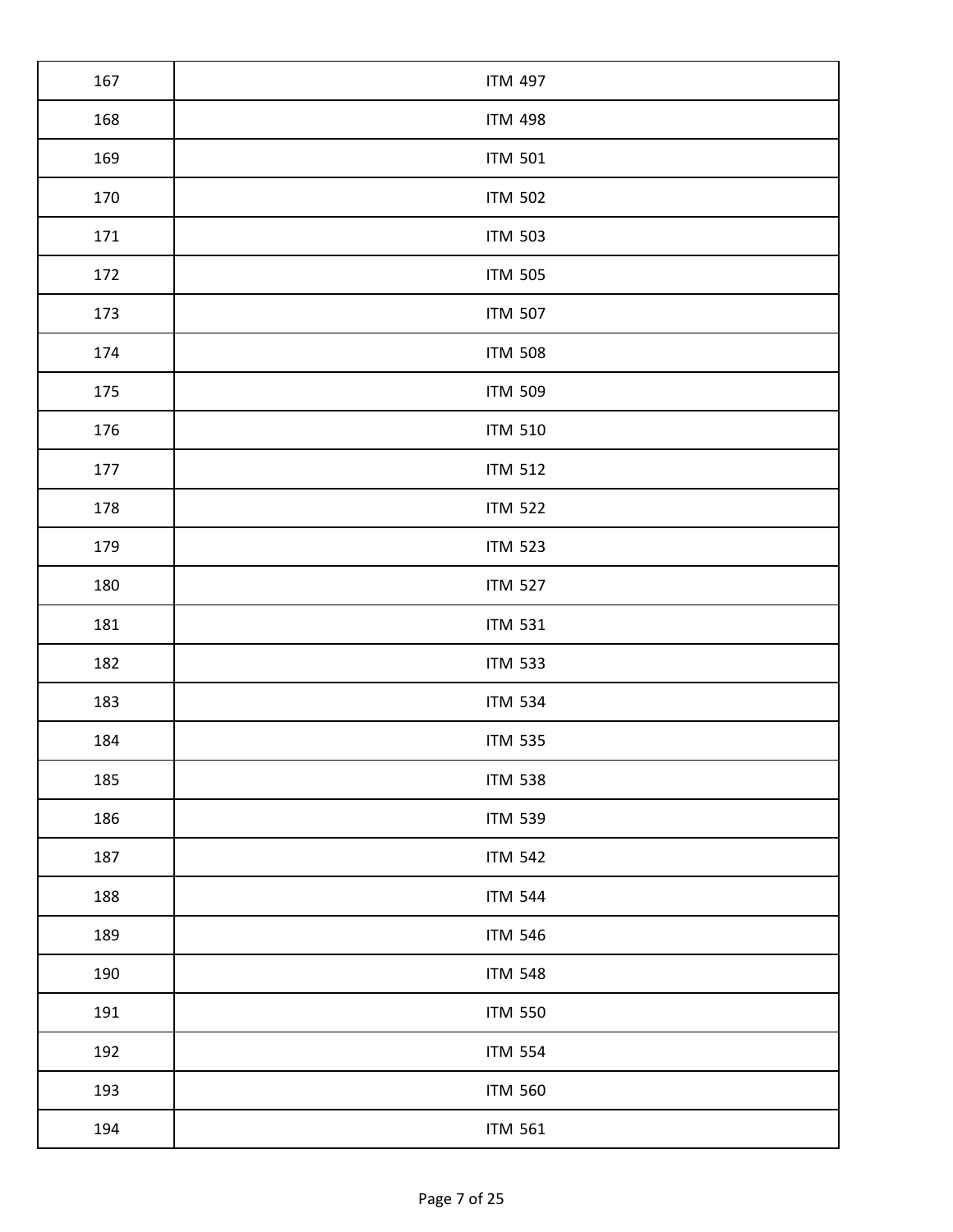| 195 | <b>ITM 567</b> |
|-----|----------------|
| 196 | <b>ITM 569</b> |
| 197 | <b>ITM 573</b> |
| 198 | <b>ITM 577</b> |
| 199 | <b>ITM 579</b> |
| 200 | <b>ITM 580</b> |
| 201 | <b>ITM 583</b> |
| 202 | <b>ITM 587</b> |
| 203 | <b>ITM 592</b> |
| 204 | <b>ITM 594</b> |
| 205 | <b>ITM 595</b> |
| 206 | <b>ITM 596</b> |
| 207 | <b>ITM 599</b> |
| 208 | <b>ITM 600</b> |
| 209 | <b>ITM 601</b> |
| 210 | <b>ITM 603</b> |
| 211 | <b>ITM 612</b> |
| 212 | <b>ITM 619</b> |
| 213 | <b>ITM 627</b> |
| 214 | <b>ITM 629</b> |
| 215 | <b>ITM 633</b> |
| 216 | <b>ITM 636</b> |
| 217 | <b>ITM 637</b> |
| 218 | <b>ITM 641</b> |
| 219 | <b>ITM 643</b> |
| 220 | <b>ITM 646</b> |
| 221 | <b>ITM 653</b> |
| 222 | <b>ITM 655</b> |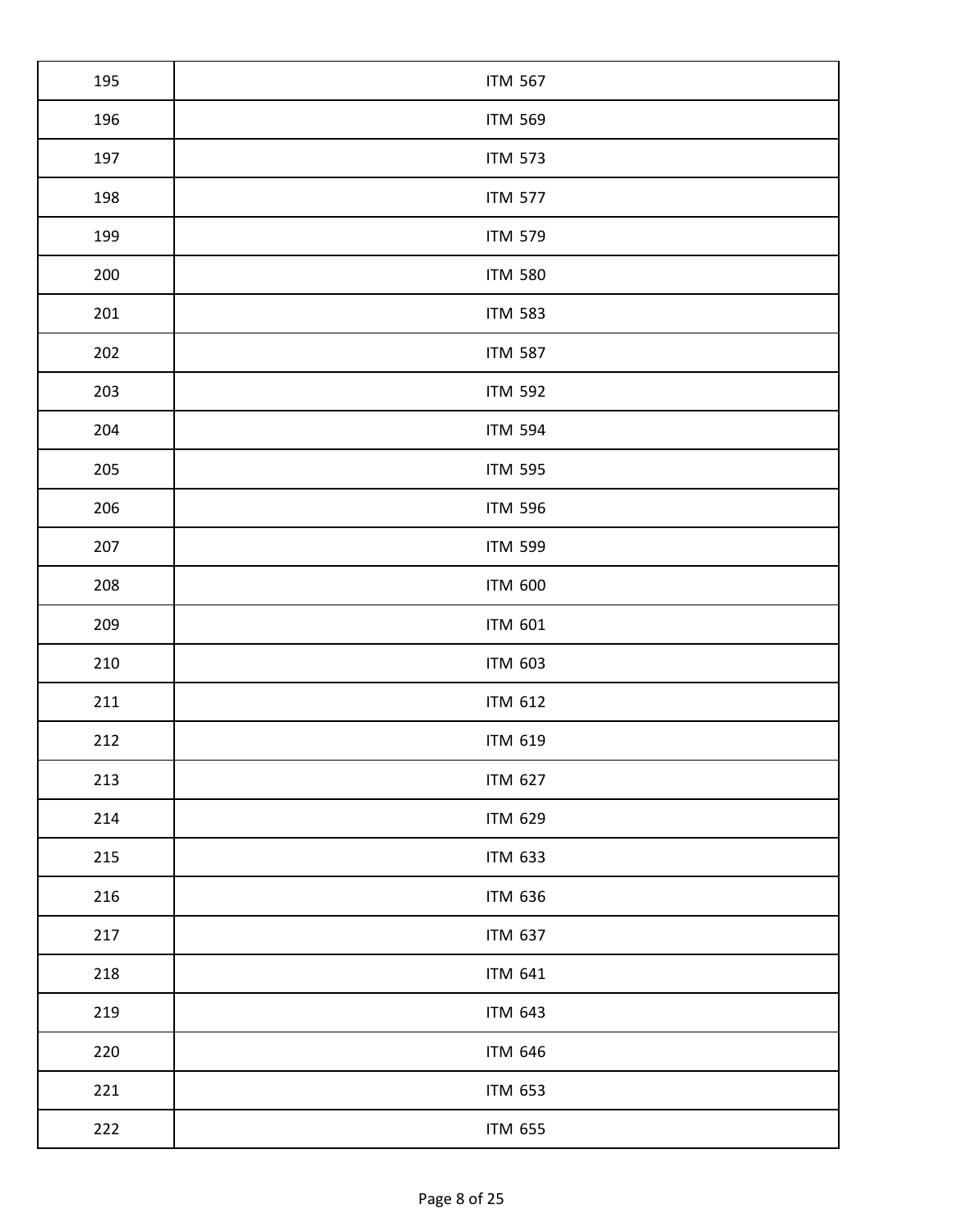| 223 | <b>ITM 659</b> |
|-----|----------------|
| 224 | <b>ITM 661</b> |
| 225 | <b>ITM 663</b> |
| 226 | <b>ITM 667</b> |
| 227 | <b>ITM 668</b> |
| 228 | <b>ITM 670</b> |
| 229 | <b>ITM 672</b> |
| 230 | <b>ITM 676</b> |
| 231 | <b>ITM 677</b> |
| 232 | <b>ITM 679</b> |
| 233 | <b>ITM 684</b> |
| 234 | <b>ITM 686</b> |
| 235 | <b>ITM 687</b> |
| 236 | <b>ITM 688</b> |
| 237 | <b>ITM 689</b> |
| 238 | <b>ITM 690</b> |
| 239 | <b>ITM 693</b> |
| 240 | <b>ITM 699</b> |
| 241 | <b>ITM 700</b> |
| 242 | <b>ITM 701</b> |
| 243 | <b>ITM 702</b> |
| 244 | <b>ITM 707</b> |
| 245 | <b>ITM 709</b> |
| 246 | <b>ITM 710</b> |
| 247 | <b>ITM 712</b> |
| 248 | <b>ITM 715</b> |
| 249 | <b>ITM 719</b> |
| 250 | <b>ITM 729</b> |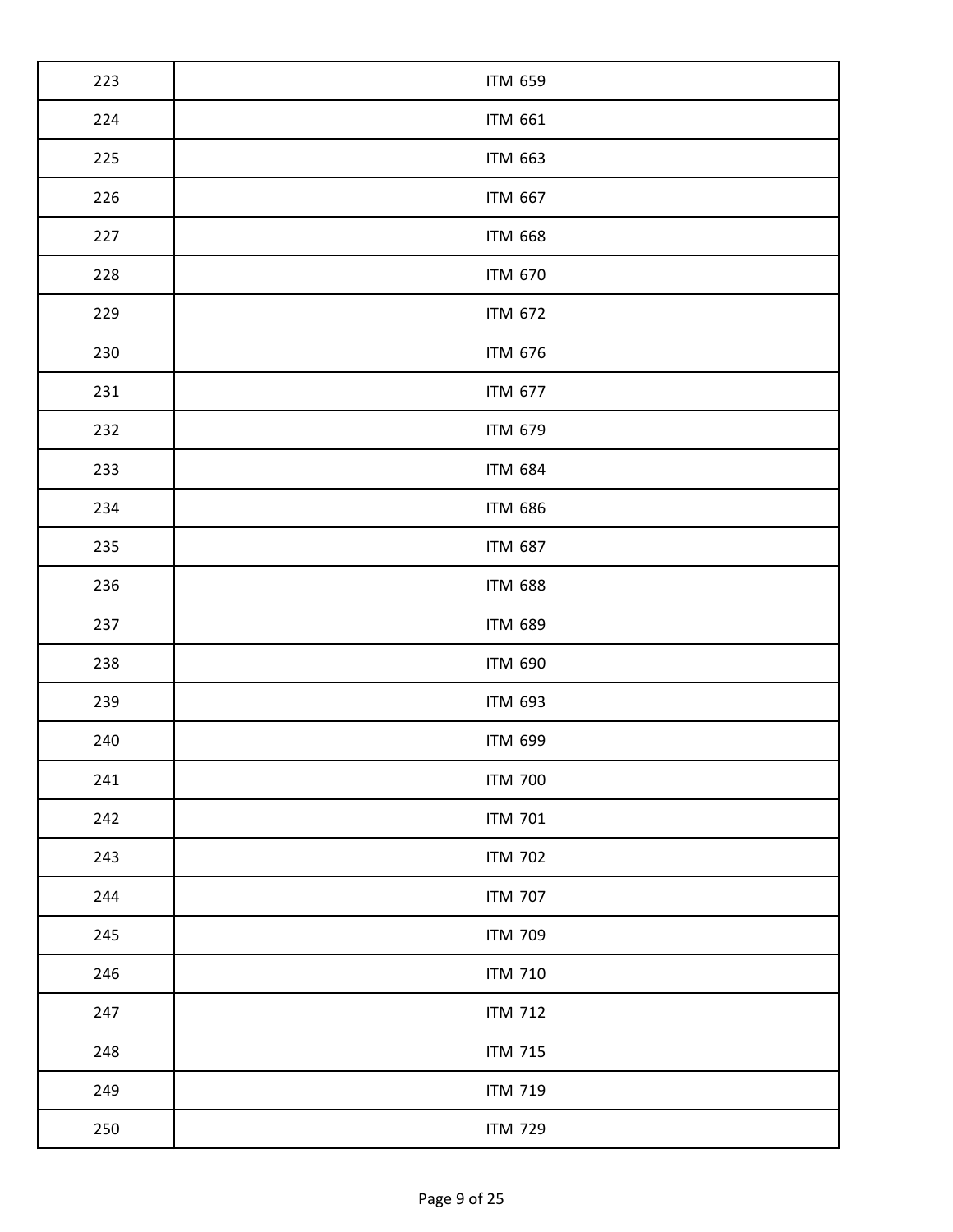| 251 | <b>ITM 731</b> |
|-----|----------------|
| 252 | <b>ITM 732</b> |
| 253 | <b>ITM 745</b> |
| 254 | <b>ITM 748</b> |
| 255 | <b>ITM 749</b> |
| 256 | <b>ITM 753</b> |
| 257 | <b>ITM 754</b> |
| 258 | <b>ITM 756</b> |
| 259 | <b>ITM 757</b> |
| 260 | <b>ITM 759</b> |
| 261 | <b>ITM 762</b> |
| 262 | <b>ITM 763</b> |
| 263 | <b>ITM 765</b> |
| 264 | <b>ITM 769</b> |
| 265 | <b>ITM 774</b> |
| 266 | <b>ITM 775</b> |
| 267 | <b>ITM 778</b> |
| 268 | <b>ITM 779</b> |
| 269 | <b>ITM 781</b> |
| 270 | <b>ITM 782</b> |
| 271 | <b>ITM 783</b> |
| 272 | <b>ITM 786</b> |
| 273 | <b>ITM 787</b> |
| 274 | <b>ITM 788</b> |
| 275 | <b>ITM 791</b> |
| 276 | <b>ITM 797</b> |
| 277 | <b>ITM 800</b> |
| 278 | <b>ITM 801</b> |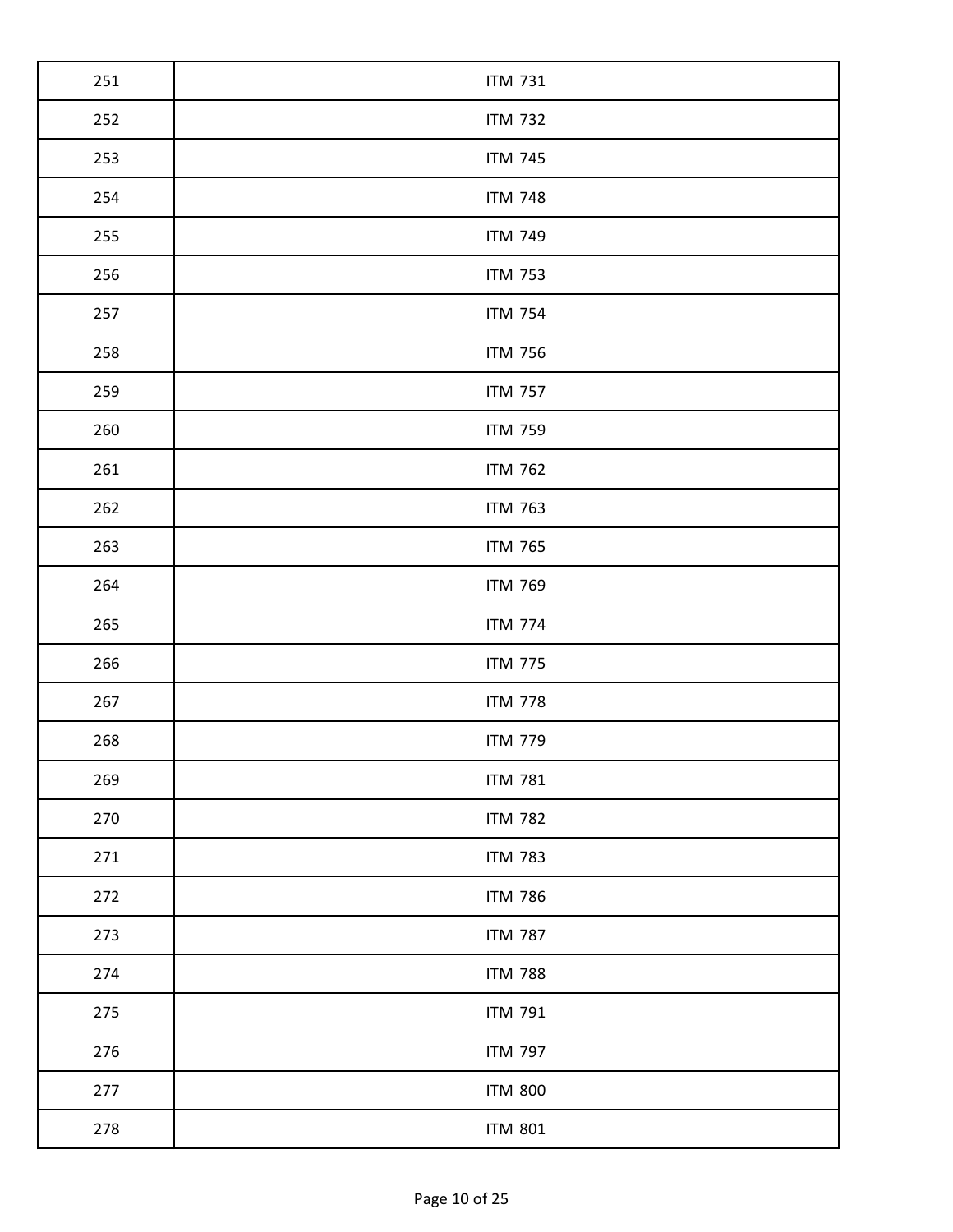| 279 | <b>ITM 805</b> |
|-----|----------------|
| 280 | <b>ITM 806</b> |
| 281 | <b>ITM 811</b> |
| 282 | <b>ITM 814</b> |
| 283 | <b>ITM 826</b> |
| 284 | <b>ITM 828</b> |
| 285 | <b>ITM 829</b> |
| 286 | <b>ITM 831</b> |
| 287 | <b>ITM 834</b> |
| 288 | <b>ITM 835</b> |
| 289 | <b>ITM 838</b> |
| 290 | <b>ITM 842</b> |
| 291 | <b>ITM 843</b> |
| 292 | <b>ITM 845</b> |
| 293 | <b>ITM 846</b> |
| 294 | <b>ITM 847</b> |
| 295 | <b>ITM 851</b> |
| 296 | <b>ITM 852</b> |
| 297 | <b>ITM 855</b> |
| 298 | <b>ITM 856</b> |
| 299 | <b>ITM 857</b> |
| 300 | <b>ITM 858</b> |
| 301 | <b>ITM 860</b> |
| 302 | <b>ITM 861</b> |
| 303 | <b>ITM 872</b> |
| 304 | <b>ITM 875</b> |
| 305 | <b>ITM 876</b> |
| 306 | <b>ITM 880</b> |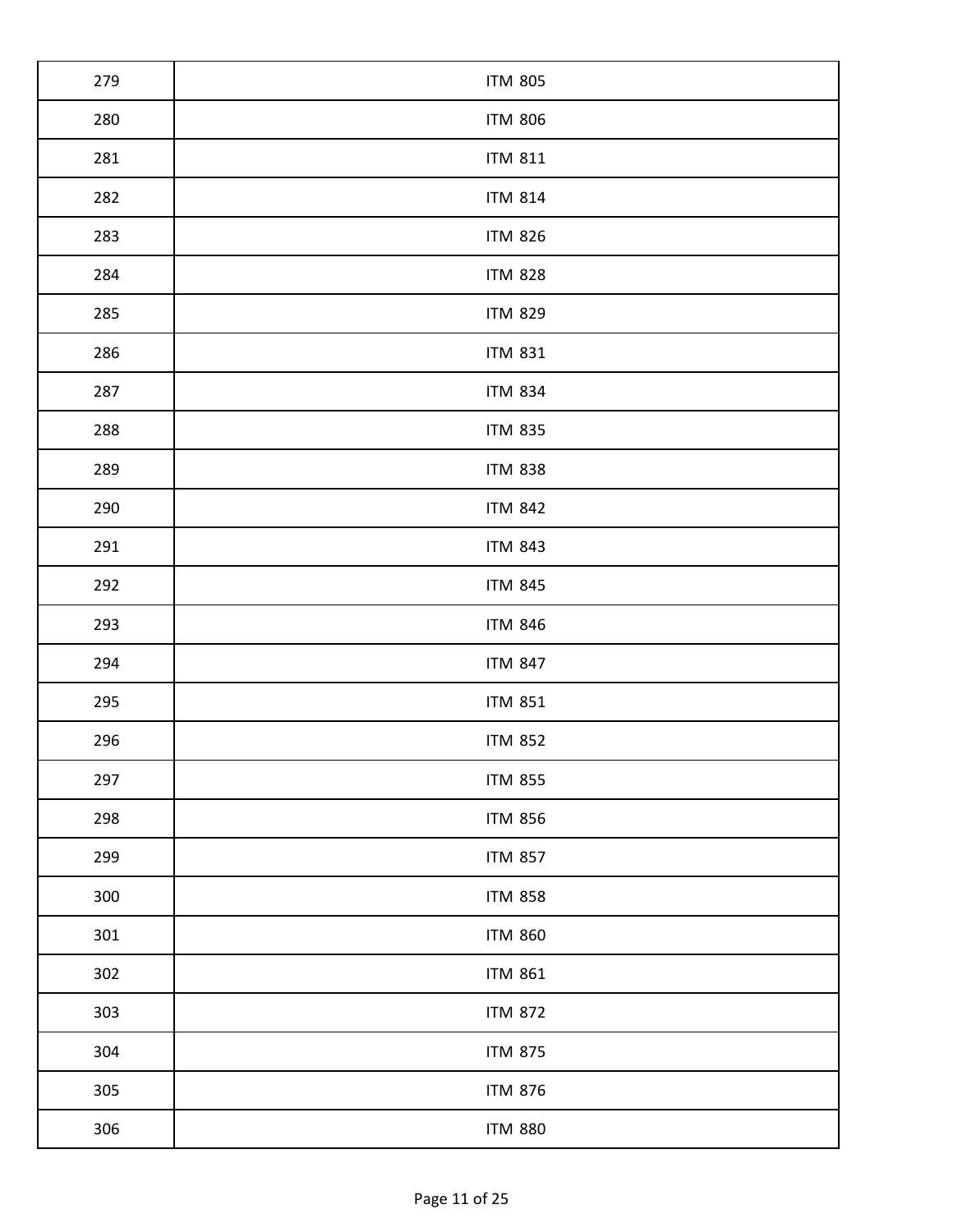| 307 | <b>ITM 883</b> |
|-----|----------------|
| 308 | <b>ITM 885</b> |
| 309 | <b>ITM 887</b> |
| 310 | <b>ITM 891</b> |
| 311 | <b>ITM 892</b> |
| 312 | <b>ITM 893</b> |
| 313 | <b>ITM 896</b> |
| 314 | <b>ITM 899</b> |
| 315 | <b>ITM 902</b> |
| 316 | <b>ITM 906</b> |
| 317 | <b>ITM 909</b> |
| 318 | <b>ITM 912</b> |
| 319 | <b>ITM 913</b> |
| 320 | <b>ITM 918</b> |
| 321 | <b>ITM 920</b> |
| 322 | <b>ITM 921</b> |
| 323 | <b>ITM 925</b> |
| 324 | <b>ITM 926</b> |
| 325 | <b>ITM 927</b> |
| 326 | <b>ITM 932</b> |
| 327 | <b>ITM 934</b> |
| 328 | <b>ITM 936</b> |
| 329 | <b>ITM 937</b> |
| 330 | <b>ITM 941</b> |
| 331 | <b>ITM 942</b> |
| 332 | <b>ITM 946</b> |
| 333 | <b>ITM 952</b> |
| 334 | <b>ITM 959</b> |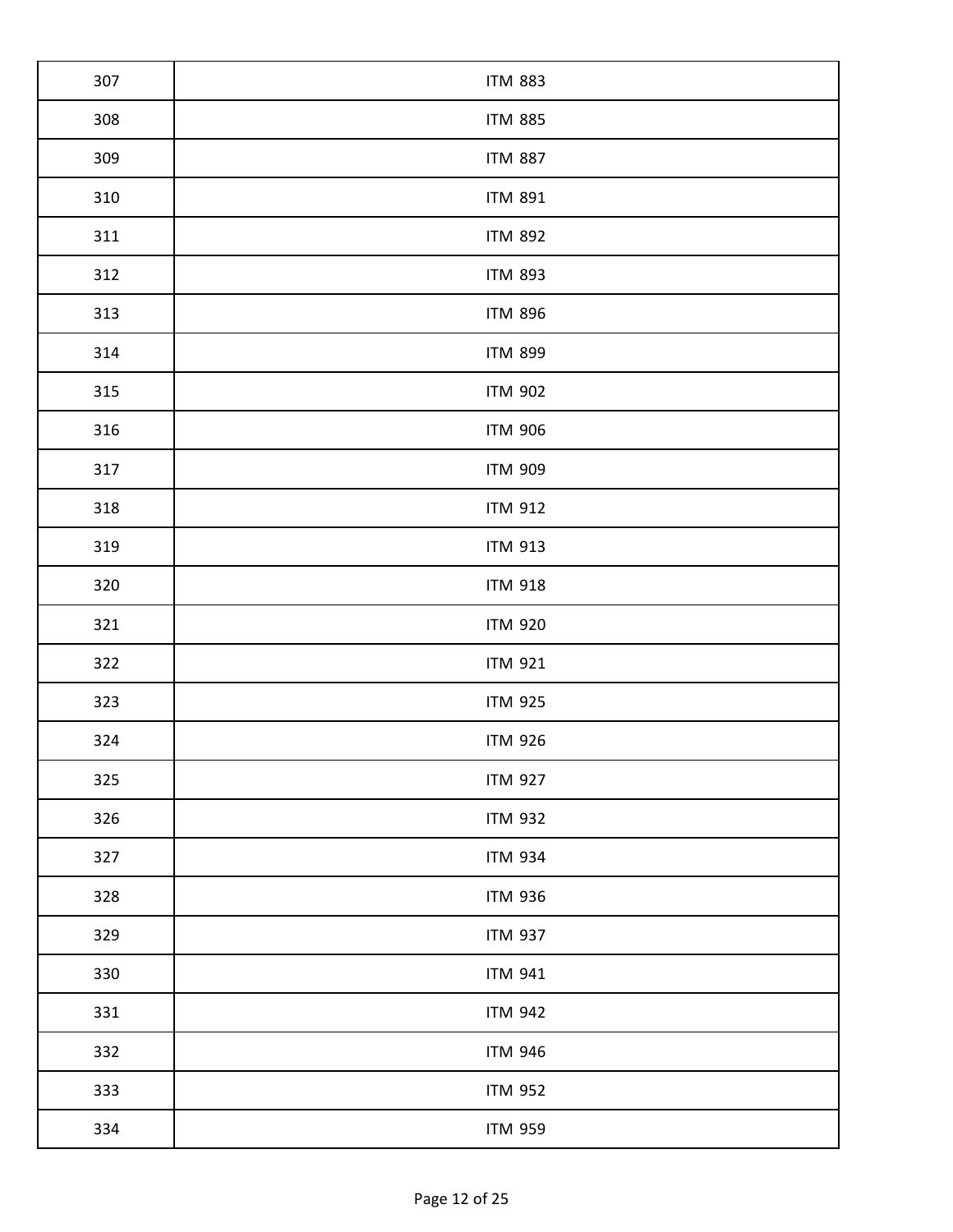| 335 | <b>ITM 964</b>  |
|-----|-----------------|
| 336 | <b>ITM 965</b>  |
| 337 | <b>ITM 967</b>  |
| 338 | <b>ITM 974</b>  |
| 339 | <b>ITM 976</b>  |
| 340 | <b>ITM 978</b>  |
| 341 | <b>ITM 981</b>  |
| 342 | <b>ITM 982</b>  |
| 343 | <b>ITM 983</b>  |
| 344 | <b>ITM 987</b>  |
| 345 | <b>ITM 988</b>  |
| 346 | <b>ITM 989</b>  |
| 347 | <b>ITM 991</b>  |
| 348 | <b>ITM 992</b>  |
| 349 | <b>ITM 996</b>  |
| 350 | <b>ITM 1007</b> |
| 351 | <b>ITM 1009</b> |
| 352 | <b>ITM 1012</b> |
| 353 | <b>ITM 1013</b> |
| 354 | <b>ITM 1014</b> |
| 355 | <b>ITM 1019</b> |
| 356 | <b>ITM 1024</b> |
| 357 | <b>ITM 1026</b> |
| 358 | <b>ITM 1028</b> |
| 359 | <b>ITM 1029</b> |
| 360 | <b>ITM 1030</b> |
| 361 | <b>ITM 1037</b> |
| 362 | <b>ITM 1042</b> |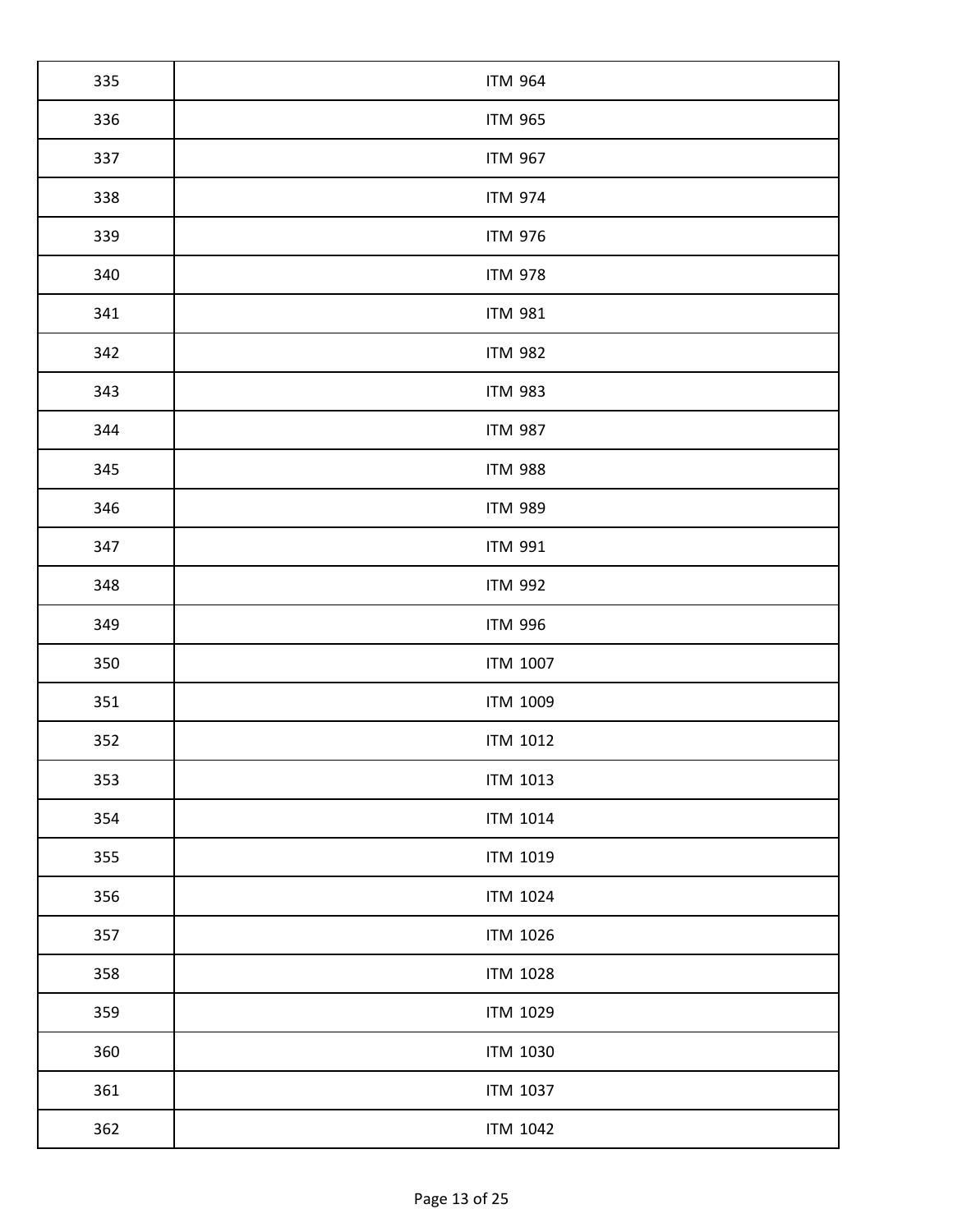| 363 | <b>ITM 1045</b> |
|-----|-----------------|
| 364 | <b>ITM 1047</b> |
| 365 | <b>ITM 1048</b> |
| 366 | <b>ITM 1049</b> |
| 367 | <b>ITM 1050</b> |
| 368 | <b>ITM 1053</b> |
| 369 | <b>ITM 1055</b> |
| 370 | <b>ITM 1057</b> |
| 371 | <b>ITM 1060</b> |
| 372 | <b>ITM 1064</b> |
| 373 | <b>ITM 1067</b> |
| 374 | <b>ITM 1072</b> |
| 375 | <b>ITM 1073</b> |
| 376 | <b>ITM 1074</b> |
| 377 | ITM 1075        |
| 378 | ITM 1076        |
| 379 | <b>ITM 1079</b> |
| 380 | <b>ITM 1084</b> |
| 381 | <b>ITM 1086</b> |
| 382 | <b>ITM 1088</b> |
| 383 | <b>ITM 1093</b> |
| 384 | <b>ITM 1096</b> |
| 385 | <b>ITM 1097</b> |
| 386 | <b>ITM 1098</b> |
| 387 | <b>ITM 1099</b> |
| 388 | <b>ITM 1104</b> |
| 389 | <b>ITM 1105</b> |
| 390 | <b>ITM 1108</b> |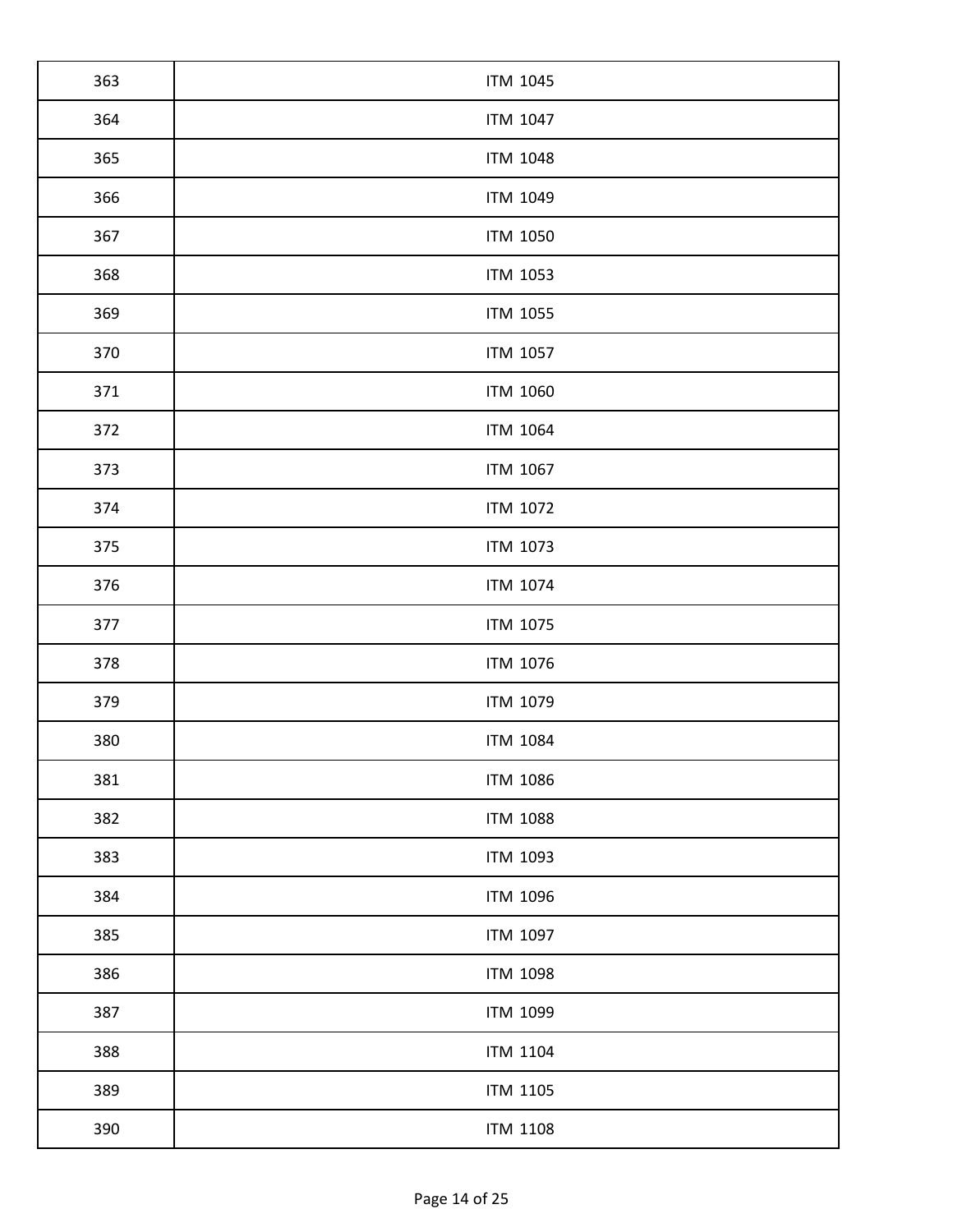| 391 | <b>ITM 1112</b> |
|-----|-----------------|
| 392 | ITM 1116        |
| 393 | <b>ITM 1117</b> |
| 394 | <b>ITM 1125</b> |
| 395 | <b>ITM 1126</b> |
| 396 | <b>ITM 1127</b> |
| 397 | <b>ITM 1128</b> |
| 398 | <b>ITM 1129</b> |
| 399 | <b>ITM 1134</b> |
| 400 | <b>ITM 1142</b> |
| 401 | <b>ITM 1143</b> |
| 402 | <b>ITM 1144</b> |
| 403 | ITM 1145        |
| 404 | ITM 1151        |
| 405 | <b>ITM 1153</b> |
| 406 | <b>ITM 1154</b> |
| 407 | <b>ITM 1156</b> |
| 408 | ITM 1157        |
| 409 | <b>ITM 1161</b> |
| 410 | <b>ITM 1164</b> |
| 411 | ITM 1165        |
| 412 | ITM 1167        |
| 413 | <b>ITM 1169</b> |
| 414 | ITM 1170        |
| 415 | <b>ITM 1175</b> |
| 416 | <b>ITM 1176</b> |
| 417 | <b>ITM 1177</b> |
| 418 | <b>ITM 1178</b> |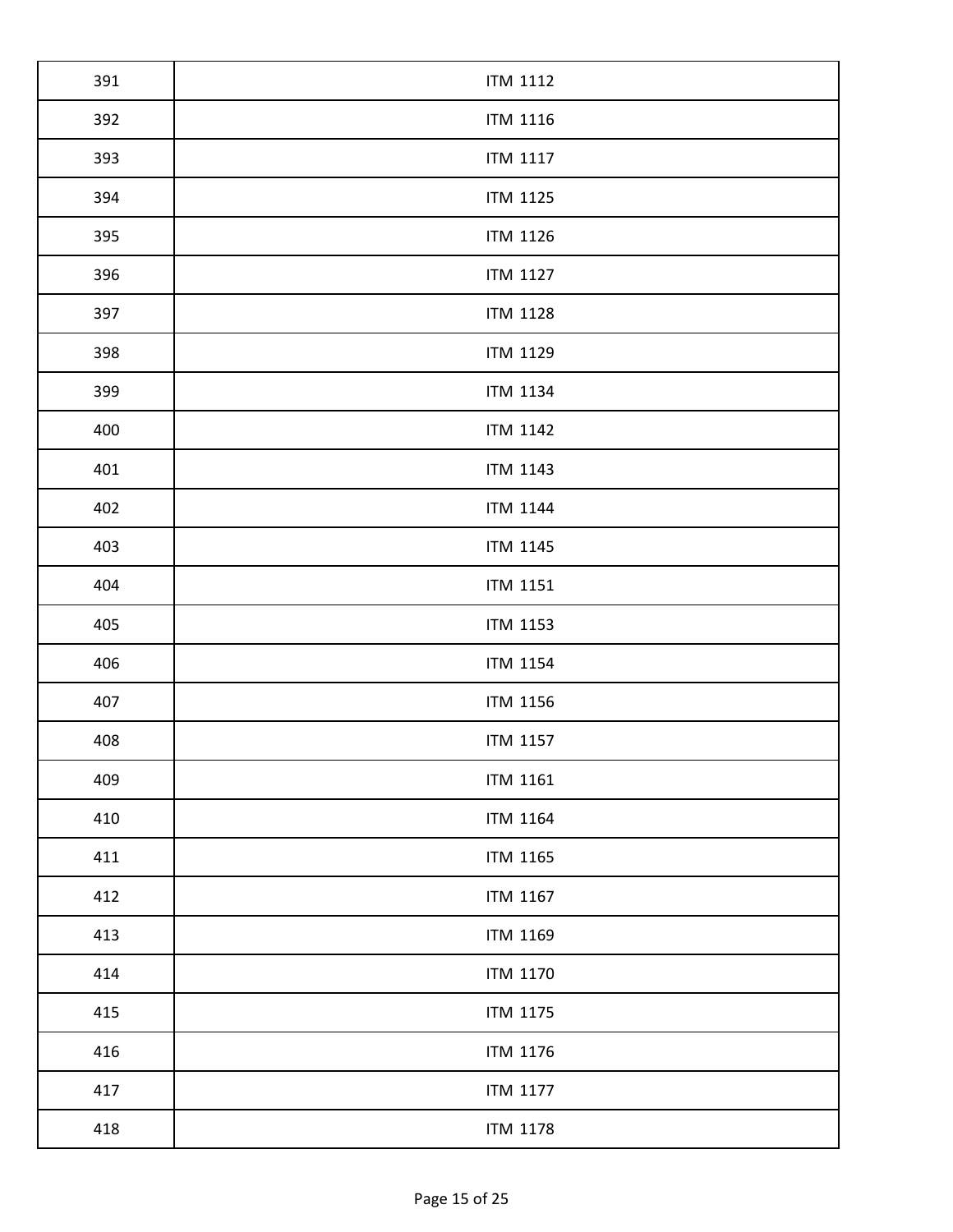| 419 | <b>ITM 1179</b> |
|-----|-----------------|
| 420 | <b>ITM 1182</b> |
| 421 | <b>ITM 1185</b> |
| 422 | <b>ITM 1187</b> |
| 423 | <b>ITM 1188</b> |
| 424 | <b>ITM 1189</b> |
| 425 | <b>ITM 1193</b> |
| 426 | <b>ITM 1196</b> |
| 427 | <b>ITM 1200</b> |
| 428 | <b>ITM 1202</b> |
| 429 | <b>ITM 1205</b> |
| 430 | <b>ITM 1209</b> |
| 431 | <b>ITM 1210</b> |
| 432 | <b>ITM 1213</b> |
| 433 | <b>ITM 1215</b> |
| 434 | <b>ITM 1218</b> |
| 435 | <b>ITM 1219</b> |
| 436 | <b>ITM 1220</b> |
| 437 | <b>ITM 1222</b> |
| 438 | <b>ITM 1224</b> |
| 439 | <b>ITM 1226</b> |
| 440 | <b>ITM 1230</b> |
| 441 | <b>ITM 1232</b> |
| 442 | <b>ITM 1234</b> |
| 443 | <b>ITM 1240</b> |
| 444 | <b>ITM 1260</b> |
| 445 | <b>ITM 1261</b> |
| 446 | <b>ITM 1264</b> |
|     |                 |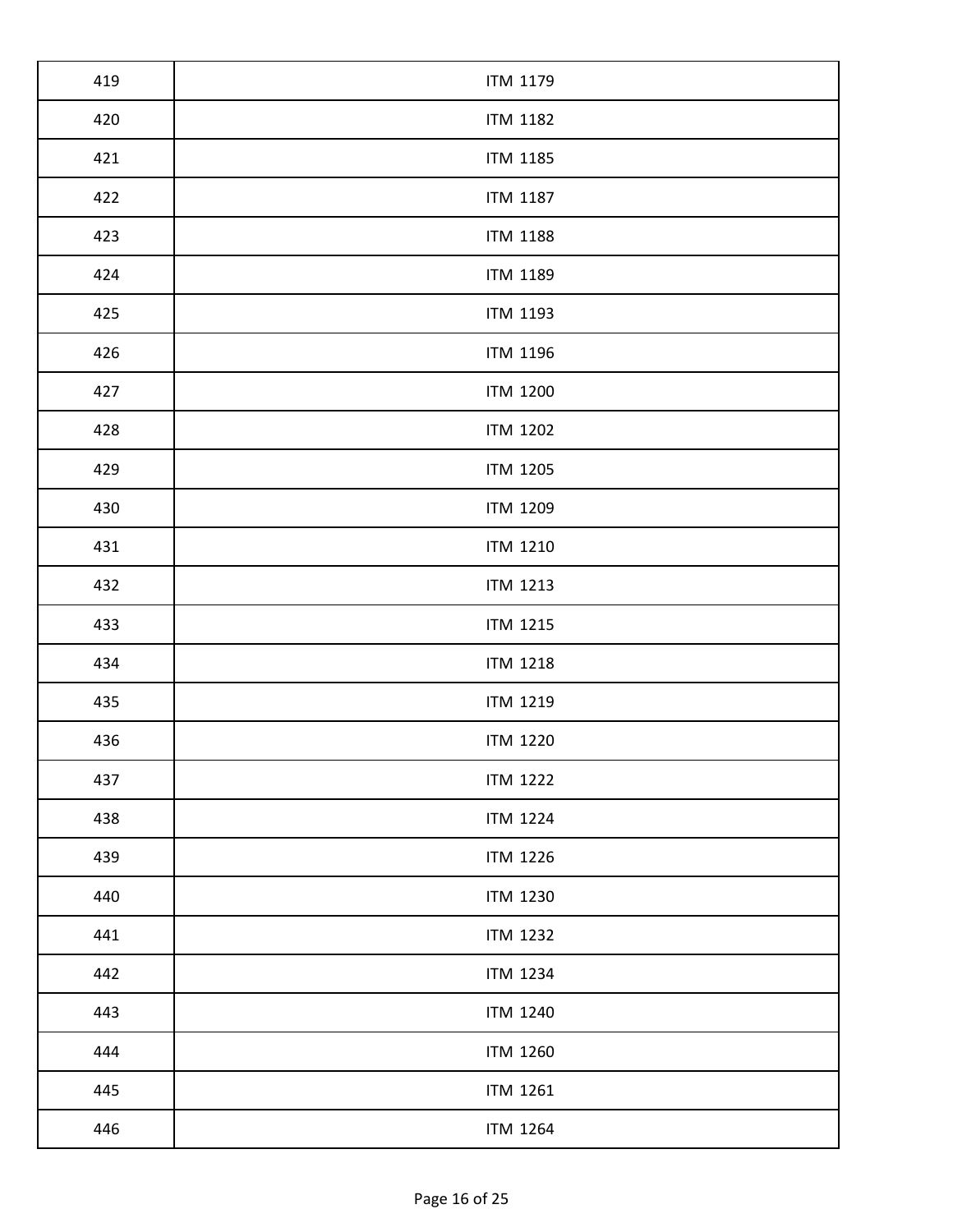| 447 | <b>ITM 1265</b> |
|-----|-----------------|
| 448 | <b>ITM 1266</b> |
| 449 | <b>ITM 1267</b> |
| 450 | <b>ITM 1269</b> |
| 451 | <b>ITM 1270</b> |
| 452 | <b>ITM 1271</b> |
| 453 | <b>ITM 1274</b> |
| 454 | <b>ITM 1275</b> |
| 455 | <b>ITM 1277</b> |
| 456 | <b>ITM 1279</b> |
| 457 | <b>ITM 1284</b> |
| 458 | <b>ITM 1290</b> |
| 459 | <b>ITM 1293</b> |
| 460 | <b>ITM 1296</b> |
| 461 | <b>ITM 1307</b> |
| 462 | <b>ITM 1308</b> |
| 463 | <b>ITM 1309</b> |
| 464 | <b>ITM 1314</b> |
| 465 | <b>ITM 1316</b> |
| 466 | <b>ITM 1321</b> |
| 467 | <b>ITM 1322</b> |
| 468 | <b>ITM 1323</b> |
| 469 | <b>ITM 1327</b> |
| 470 | <b>ITM 1331</b> |
| 471 | <b>ITM 1334</b> |
| 472 | <b>ITM 1336</b> |
| 473 | <b>ITM 1341</b> |
|     |                 |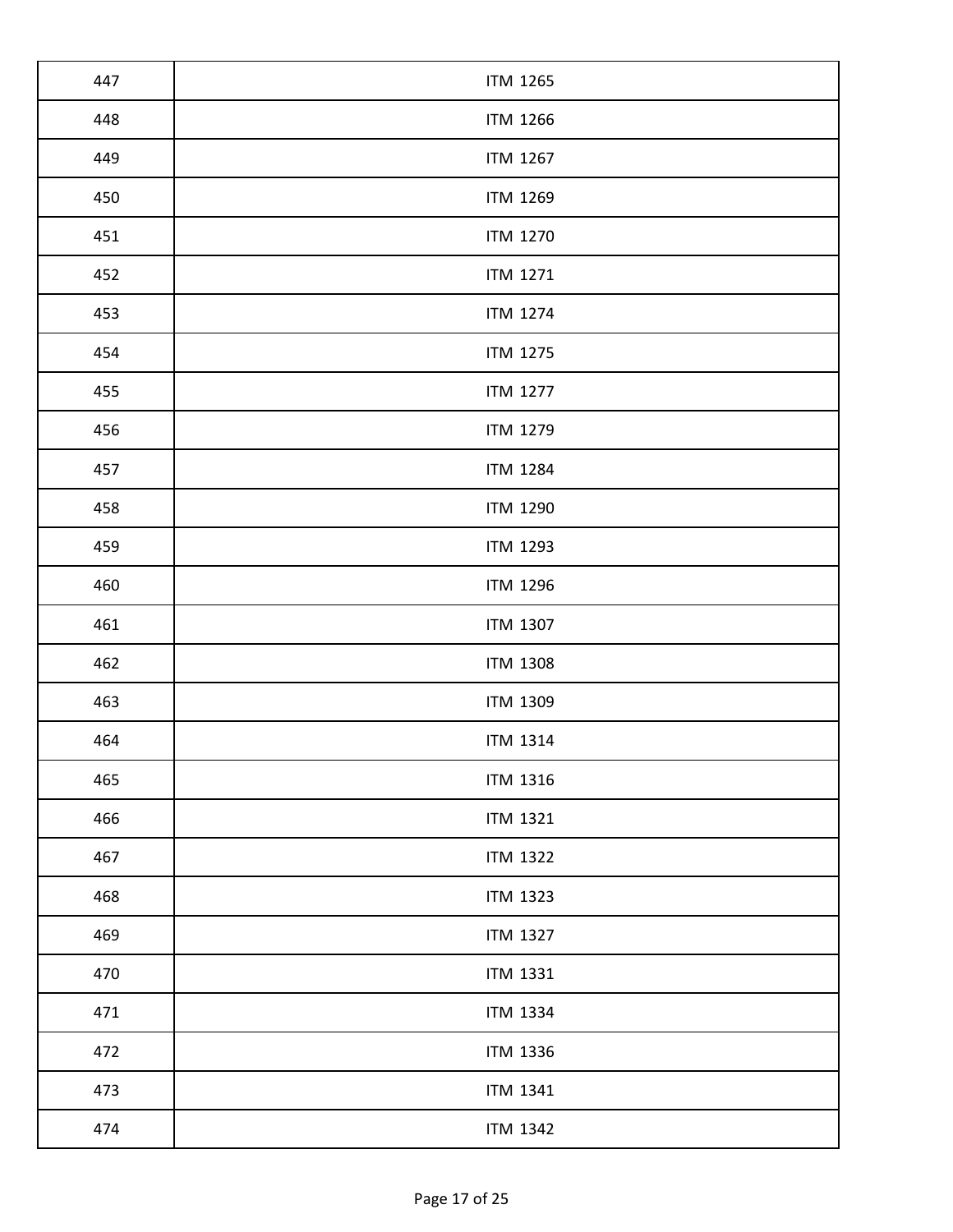| 475 | <b>ITM 1343</b> |
|-----|-----------------|
| 476 | <b>ITM 1344</b> |
| 477 | <b>ITM 1345</b> |
| 478 | <b>ITM 1350</b> |
| 479 | <b>ITM 1352</b> |
| 480 | <b>ITM 1354</b> |
| 481 | <b>ITM 1361</b> |
| 482 | <b>ITM 1363</b> |
| 483 | <b>ITM 1364</b> |
| 484 | <b>ITM 1369</b> |
| 485 | <b>ITM 1372</b> |
| 486 | <b>ITM 1376</b> |
| 487 | <b>ITM 1379</b> |
| 488 | <b>ITM 1382</b> |
| 489 | <b>ITM 1385</b> |
| 490 | <b>ITM 1389</b> |
| 491 | <b>ITM 1391</b> |
| 492 | <b>ITM 1393</b> |
| 493 | <b>ITM 1394</b> |
| 494 | <b>ITM 1397</b> |
| 495 | <b>ITM 1408</b> |
| 496 | ITM 1410        |
| 497 | <b>ITM 1411</b> |
| 498 | <b>ITM 1417</b> |
| 499 | <b>ITM 5000</b> |
| 500 | <b>ITM 5002</b> |
| 501 | <b>ITM 5003</b> |
| 502 | <b>ITM 5005</b> |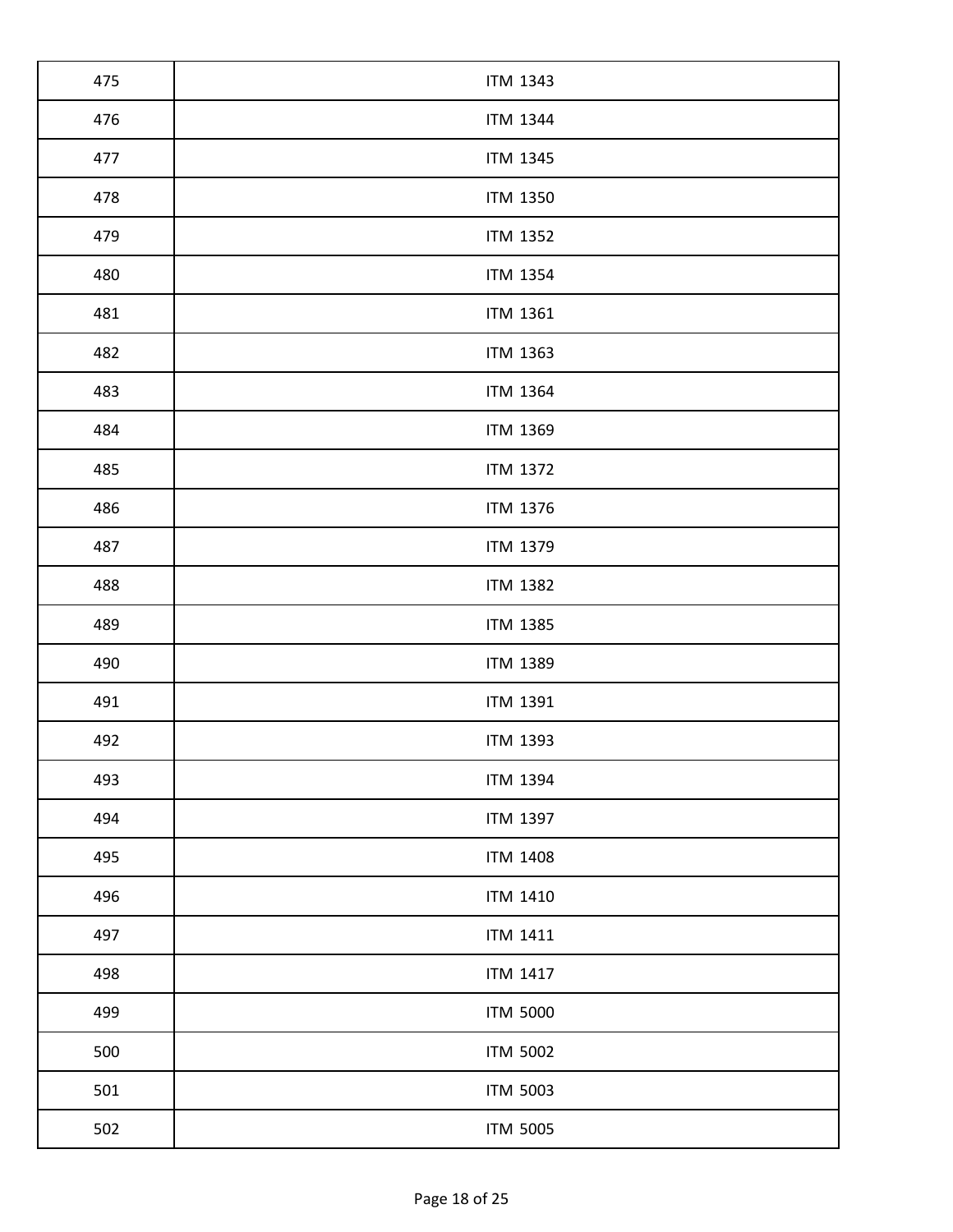| 503 | <b>ITM 5010</b> |
|-----|-----------------|
| 504 | <b>ITM 5012</b> |
| 505 | <b>ITM 5015</b> |
| 506 | <b>ITM 5020</b> |
| 507 | <b>ITM 5027</b> |
| 508 | <b>ITM 5030</b> |
| 509 | <b>ITM 5034</b> |
| 510 | <b>ITM 5039</b> |
| 511 | <b>ITM 5048</b> |
| 512 | <b>ITM 5049</b> |
| 513 | <b>ITM 5051</b> |
| 514 | <b>ITM 5052</b> |
| 515 | <b>ITM 5054</b> |
| 516 | <b>ITM 5055</b> |
| 517 | <b>ITM 5057</b> |
| 518 | <b>ITM 5058</b> |
| 519 | <b>ITM 5061</b> |
| 520 | <b>ITM 5062</b> |
| 521 | <b>ITM 5064</b> |
| 522 | <b>ITM 5069</b> |
| 523 | <b>ITM 5080</b> |
| 524 | <b>ITM 5086</b> |
| 525 | <b>ITM 5087</b> |
| 526 | <b>ITM 5092</b> |
| 527 | <b>ITM 5096</b> |
| 528 | <b>ITM 5103</b> |
| 529 | <b>ITM 5105</b> |
| 530 | <b>ITM 5107</b> |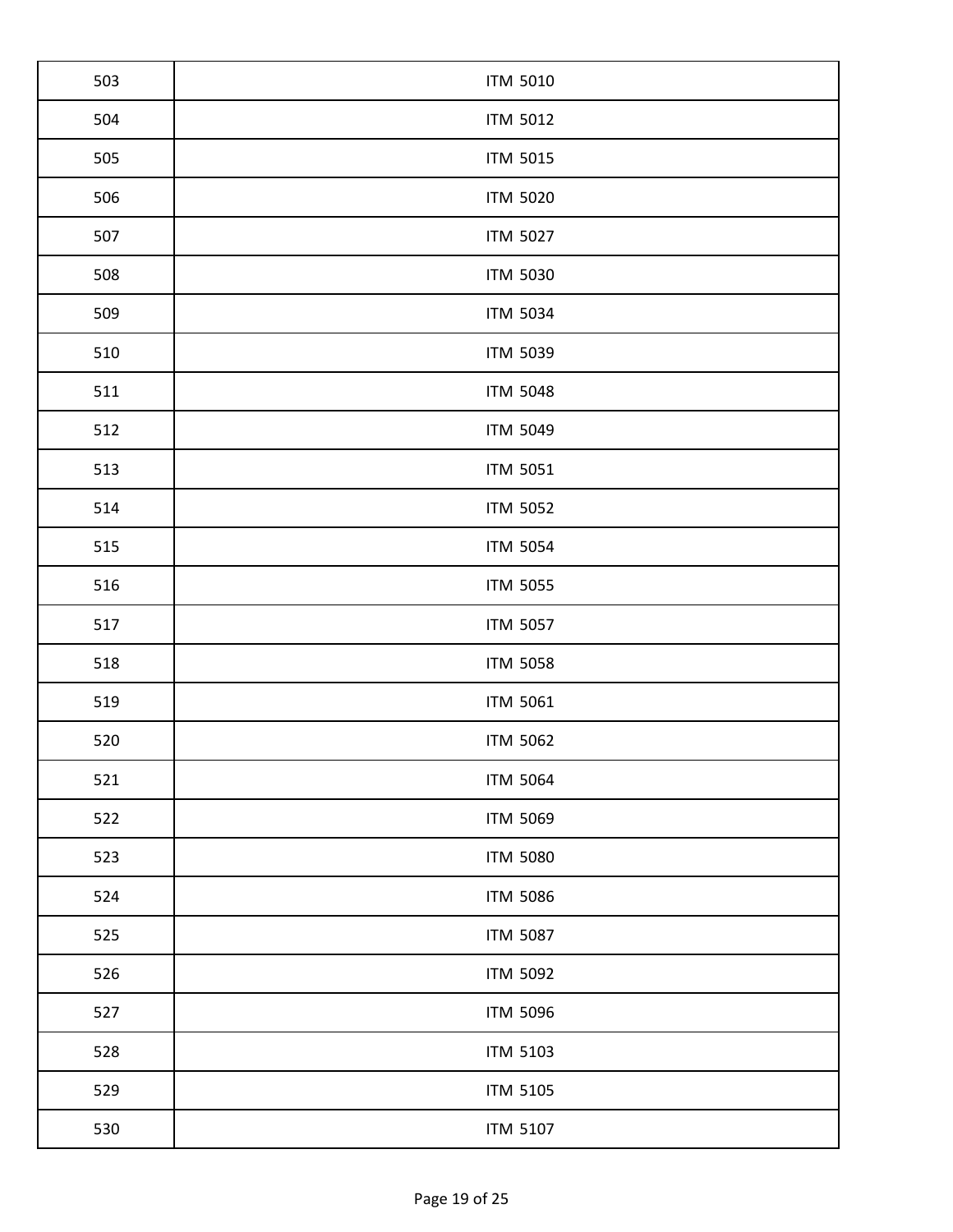| <b>ITM 5108</b> |
|-----------------|
| <b>ITM 5110</b> |
| <b>ITM 5112</b> |
| <b>ITM 5113</b> |
| <b>ITM 5115</b> |
| <b>ITM 5117</b> |
| <b>ITM 5118</b> |
| <b>ITM 5119</b> |
| <b>ITM 5122</b> |
| <b>ITM 5124</b> |
| <b>ITM 5126</b> |
| <b>ITM 5129</b> |
| <b>ITM 5136</b> |
| <b>ITM 5138</b> |
| <b>ITM 5140</b> |
| <b>ITM 5144</b> |
| <b>ITM 5145</b> |
| <b>ITM 5146</b> |
| <b>ITM 5150</b> |
| <b>ITM 5152</b> |
| <b>ITM 5154</b> |
| <b>ITM 5157</b> |
| <b>ITM 5174</b> |
| <b>ITM 5176</b> |
| <b>ITM 5178</b> |
| <b>ITM 5179</b> |
| <b>ITM 5183</b> |
|                 |
|                 |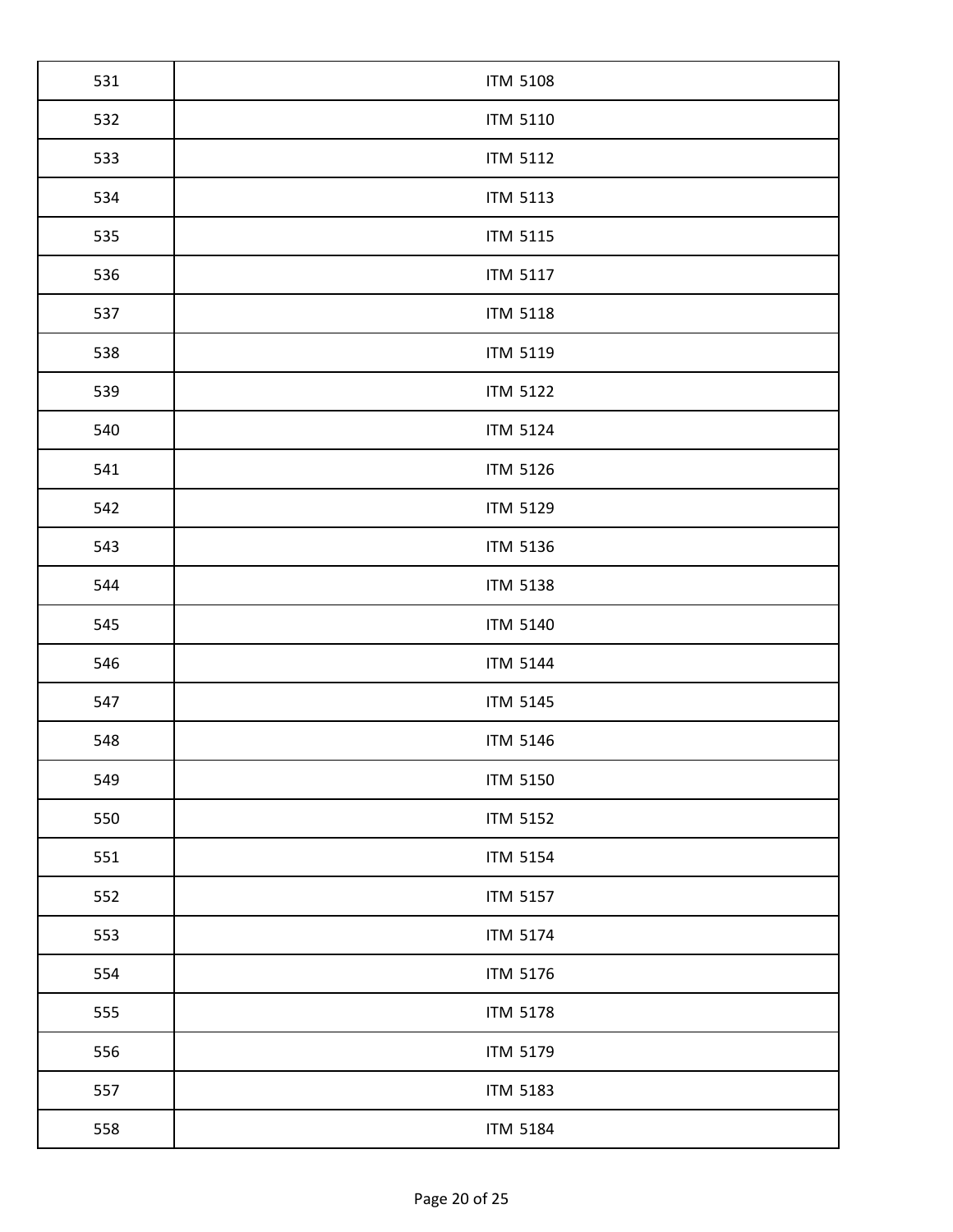| 560<br><b>ITM 5186</b><br>561<br><b>ITM 5187</b><br>562<br><b>ITM 5188</b><br>563<br><b>ITM 5194</b><br>564<br><b>ITM 5196</b> |  |
|--------------------------------------------------------------------------------------------------------------------------------|--|
|                                                                                                                                |  |
|                                                                                                                                |  |
|                                                                                                                                |  |
|                                                                                                                                |  |
|                                                                                                                                |  |
| 565<br><b>ITM 5197</b>                                                                                                         |  |
| 566<br><b>ITM 5206</b>                                                                                                         |  |
| 567<br><b>ITM 5207</b>                                                                                                         |  |
| 568<br><b>ITM 5209</b>                                                                                                         |  |
| 569<br><b>ITM 5213</b>                                                                                                         |  |
| 570<br><b>ITM 5218</b>                                                                                                         |  |
| 571<br><b>ITM 5221</b>                                                                                                         |  |
| 572<br><b>ITM 5224</b>                                                                                                         |  |
| 573<br><b>ITM 5229</b>                                                                                                         |  |
| 574<br><b>ITM 5234</b>                                                                                                         |  |
| 575<br><b>ITM 5236</b>                                                                                                         |  |
| 576<br><b>ITM 5238</b>                                                                                                         |  |
| 577<br><b>ITM 5246</b>                                                                                                         |  |
| 578<br><b>ITM 5247</b>                                                                                                         |  |
| 579<br><b>ITM 5249</b>                                                                                                         |  |
| 580<br><b>ITM 5250</b>                                                                                                         |  |
| 581<br><b>ITM 5253</b>                                                                                                         |  |
| 582<br><b>ITM 5257</b>                                                                                                         |  |
| 583<br><b>ITM 5260</b>                                                                                                         |  |
| 584<br><b>ITM 5265</b>                                                                                                         |  |
| 585<br><b>ITM 5269</b>                                                                                                         |  |
| 586<br><b>ITM 5270</b>                                                                                                         |  |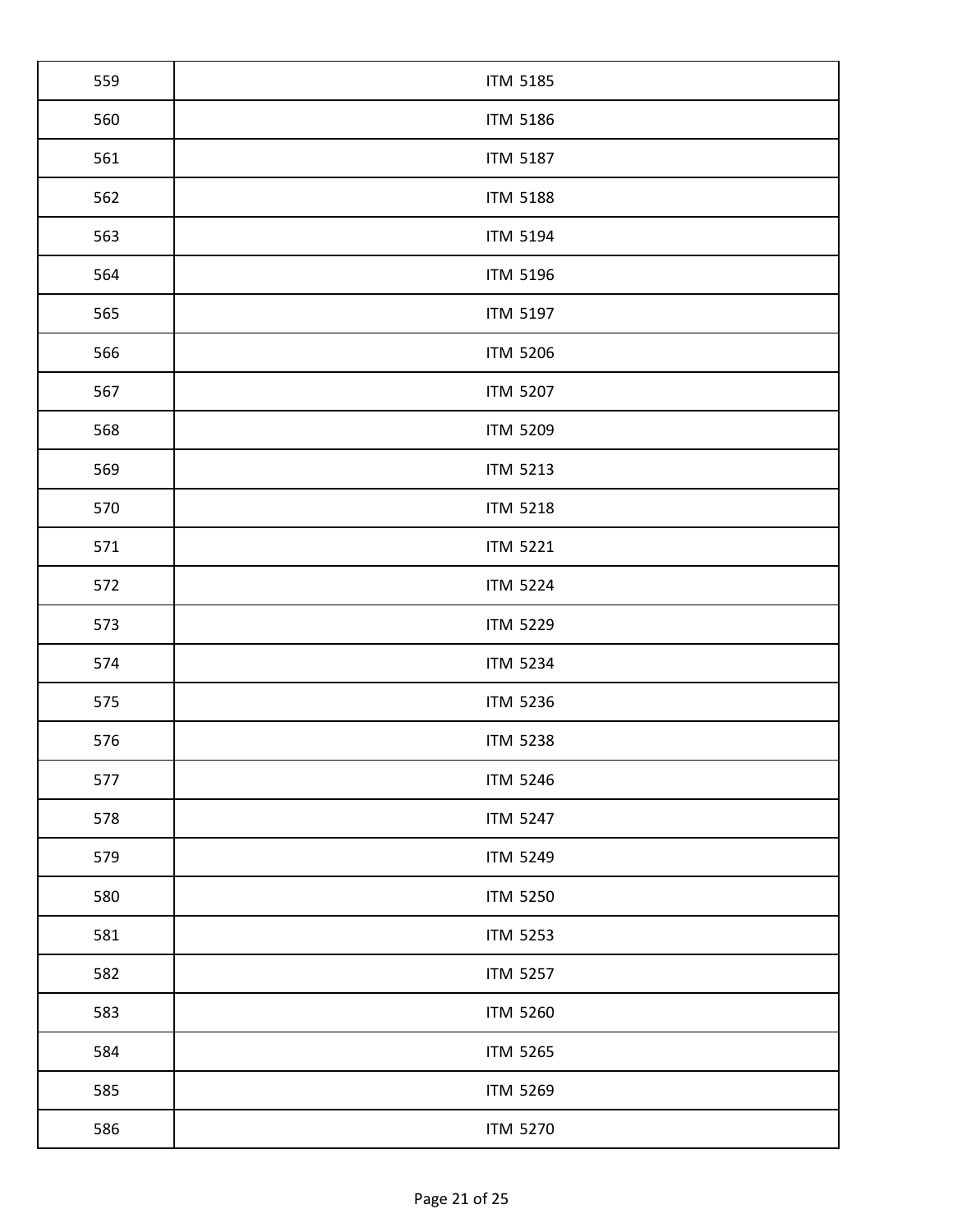| 587 | <b>ITM 5271</b> |
|-----|-----------------|
| 588 | <b>ITM 5281</b> |
| 589 | <b>ITM 5282</b> |
| 590 | <b>ITM 5283</b> |
| 591 | <b>ITM 5290</b> |
| 592 | <b>ITM 5295</b> |
| 593 | <b>ITM 5298</b> |
| 594 | <b>ITM 5302</b> |
| 595 | <b>ITM 5306</b> |
| 596 | <b>ITM 5310</b> |
| 597 | <b>ITM 5312</b> |
| 598 | <b>ITM 5314</b> |
| 599 | <b>ITM 5315</b> |
| 600 | <b>ITM 5325</b> |
| 601 | <b>ITM 5326</b> |
| 602 | <b>ITM 5327</b> |
| 603 | <b>ITM 5329</b> |
| 604 | <b>ITM 5330</b> |
| 605 | <b>ITM 5333</b> |
| 606 | <b>ITM 7005</b> |
| 607 | <b>ITM 7006</b> |
| 608 | <b>ITM 7007</b> |
| 609 | <b>ITM 7009</b> |
| 610 | <b>ITM 7012</b> |
| 611 | <b>ITM 7015</b> |
| 612 | <b>ITM 7018</b> |
| 613 | <b>ITM 7019</b> |
| 614 | <b>ITM 7022</b> |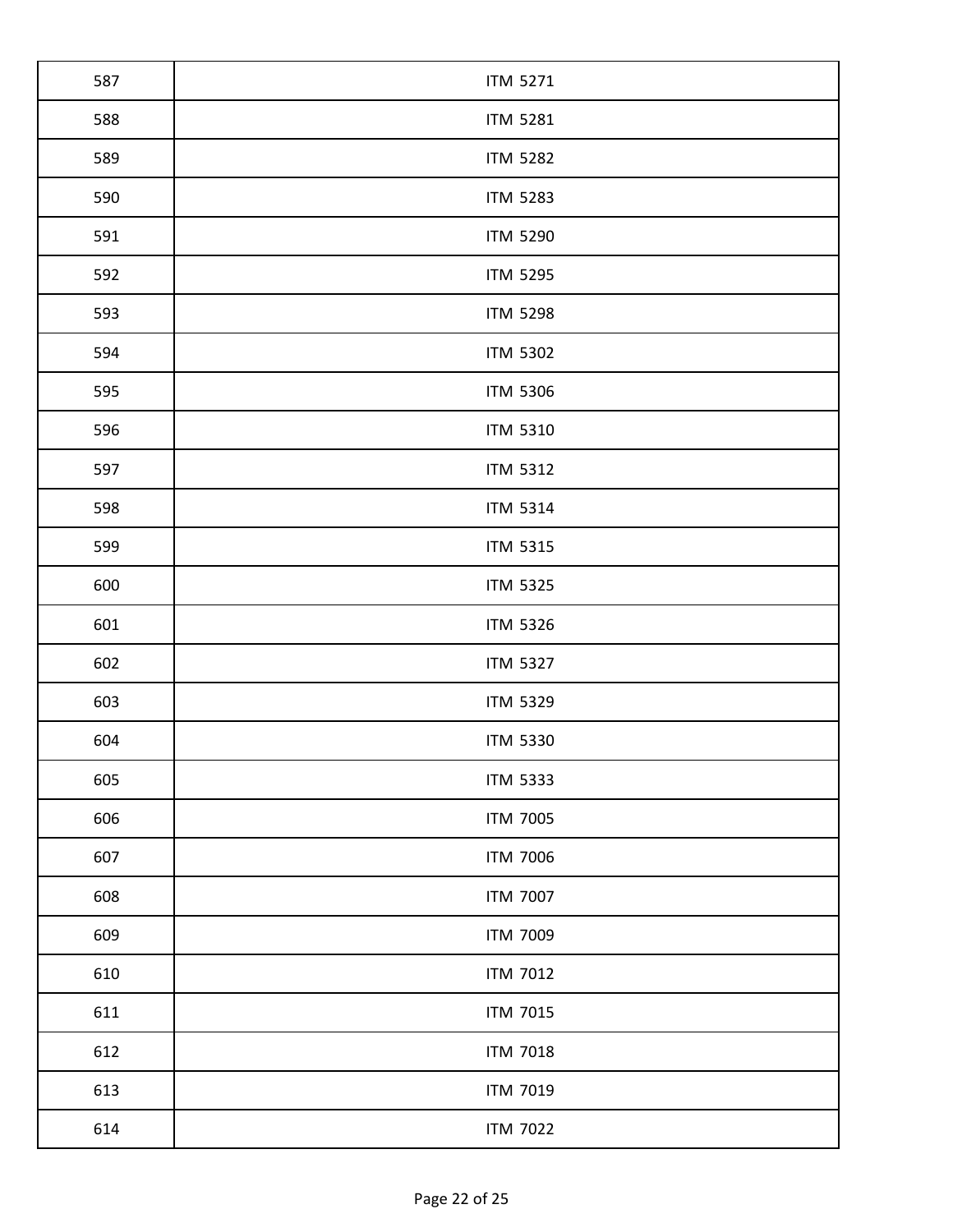| <b>ITM 7023</b> |
|-----------------|
| <b>ITM 7026</b> |
| <b>ITM 7027</b> |
| <b>ITM 7030</b> |
| <b>ITM 7034</b> |
| <b>ITM 7035</b> |
| <b>ITM 7038</b> |
| <b>ITM 7039</b> |
| <b>ITM 7042</b> |
| <b>ITM 7044</b> |
| <b>ITM 7054</b> |
| <b>ITM 7057</b> |
| <b>ITM 7061</b> |
| <b>ITM 7065</b> |
| <b>ITM 7069</b> |
| <b>ITM 7072</b> |
| <b>ITM 7073</b> |
| <b>ITM 7074</b> |
| <b>ITM 7078</b> |
| <b>ITM 7079</b> |
| <b>ITM 7082</b> |
| <b>ITM 7084</b> |
| <b>ITM 7087</b> |
| <b>ITM 7090</b> |
| <b>ITM 7091</b> |
| <b>ITM 7095</b> |
| <b>ITM 7097</b> |
|                 |
|                 |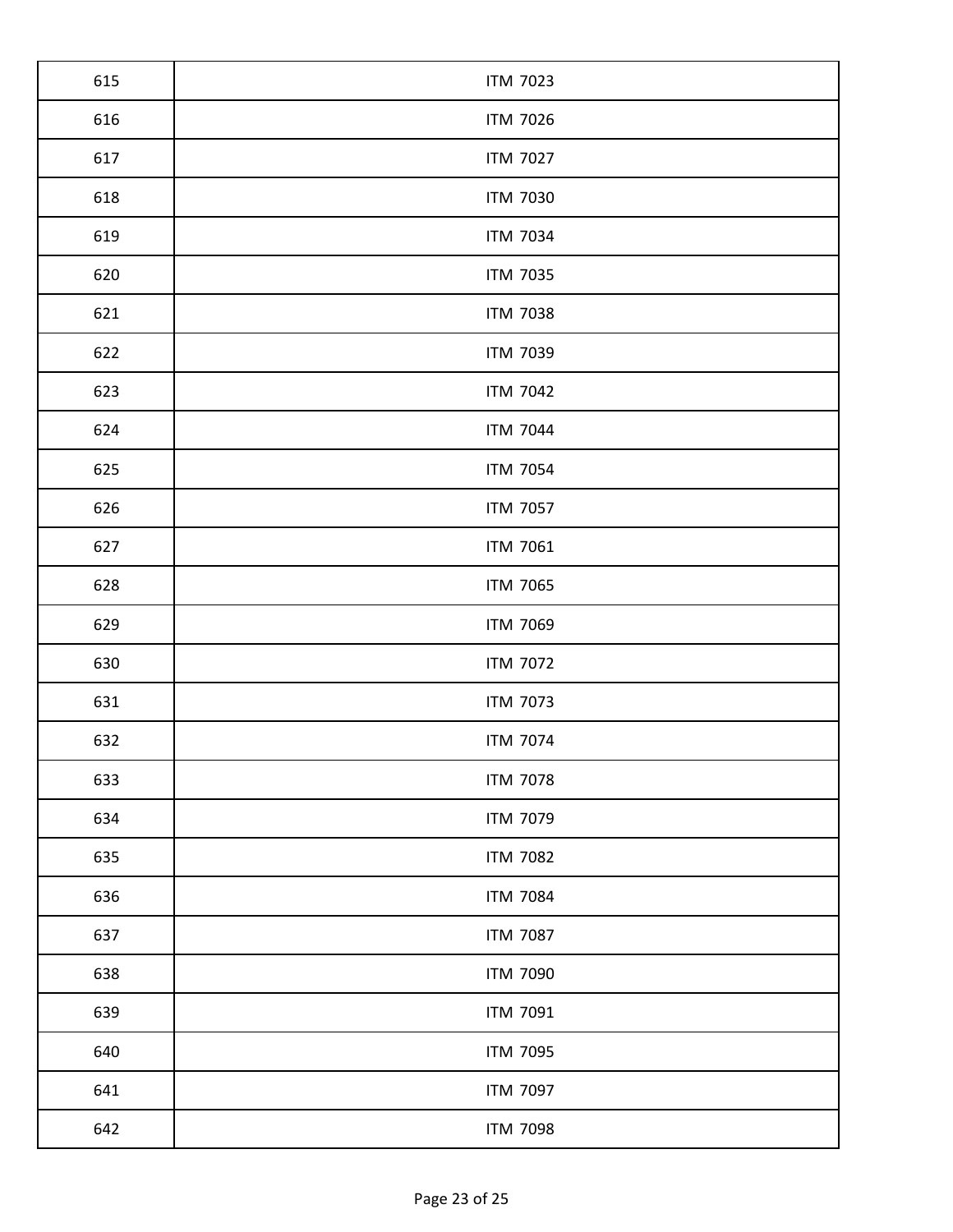| 643 | <b>ITM 7100</b> |
|-----|-----------------|
| 644 | <b>ITM 7102</b> |
| 645 | <b>ITM 7103</b> |
| 646 | <b>ITM 7104</b> |
| 647 | <b>ITM 7105</b> |
| 648 | <b>ITM 7111</b> |
| 649 | <b>ITM 7112</b> |
| 650 | <b>ITM 7113</b> |
| 651 | <b>ITM 7118</b> |
| 652 | <b>ITM 7120</b> |
| 653 | <b>ITM 7124</b> |
| 654 | <b>ITM 7131</b> |
| 655 | <b>ITM 7133</b> |
| 656 | <b>ITM 7139</b> |
| 657 | <b>ITM 7141</b> |
| 658 | <b>ITM 7142</b> |
| 659 | <b>ITM 7143</b> |
| 660 | <b>ITM 7146</b> |
| 661 | <b>ITM 7149</b> |
| 662 | <b>ITM 7151</b> |
| 663 | <b>ITM 7152</b> |
| 664 | <b>ITM 7156</b> |
| 665 | <b>ITM 7158</b> |
| 666 | <b>ITM 7160</b> |
| 667 | <b>ITM 7161</b> |
| 668 | <b>ITM 7164</b> |
| 669 | <b>ITM 7167</b> |
| 670 | <b>ITM 7171</b> |